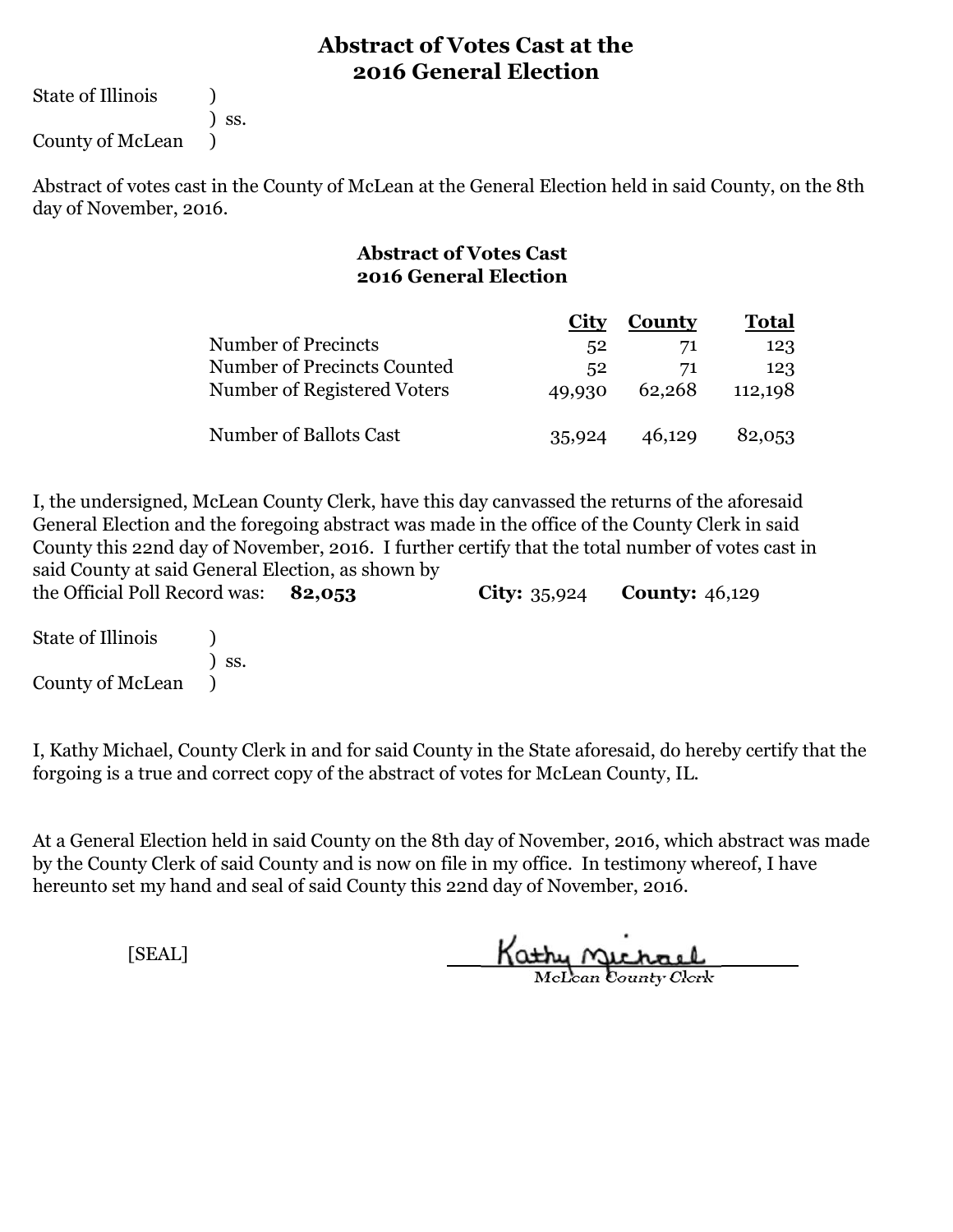State of Illinois (1) ) ss. County of McLean )

Abstract of votes cast in the County of McLean at the General Election held in said County, on the 8th day of November, 2016.

#### **Constitutional Amendment Proposal Proposed Amendment To the 1970 Illinois Constitution**

For the proposed addition of Section 11 to Article IX of the Illinois Constitution.

|           |      | <b>City County Total</b> |             |
|-----------|------|--------------------------|-------------|
| Yes       |      | 24,590 33,999 58,589     |             |
| <b>No</b> | 7432 |                          | 9443 16,875 |

I, the undersigned, McLean County Clerk, have this day canvassed the returns of the aforesaid General Election and the foregoing abstract was made in the office of the County Clerk in said County this 22nd day of November, 2016. I further certify that the total number of votes cast in said County at said General Election, as

**82,053 City:** 35,924 **County:** 46,129 shown by the Official Poll Record was: 82,053

State of Illinois (1) ) ss. County of McLean )

I, Kathy Michael, County Clerk in and for said County in the State aforesaid, do hereby certify that the forgoing is a true and correct copy of the abstract of votes for Mclean County, IL.

At a General Election held in said County on the 8th day of November, 2016, which abstract was made by the County Clerk of said County and is now on file in my office. In testimony whereof, I have hereunto set my hand and seal of said County this 22nd day of November, 2016.

Kathy Quehael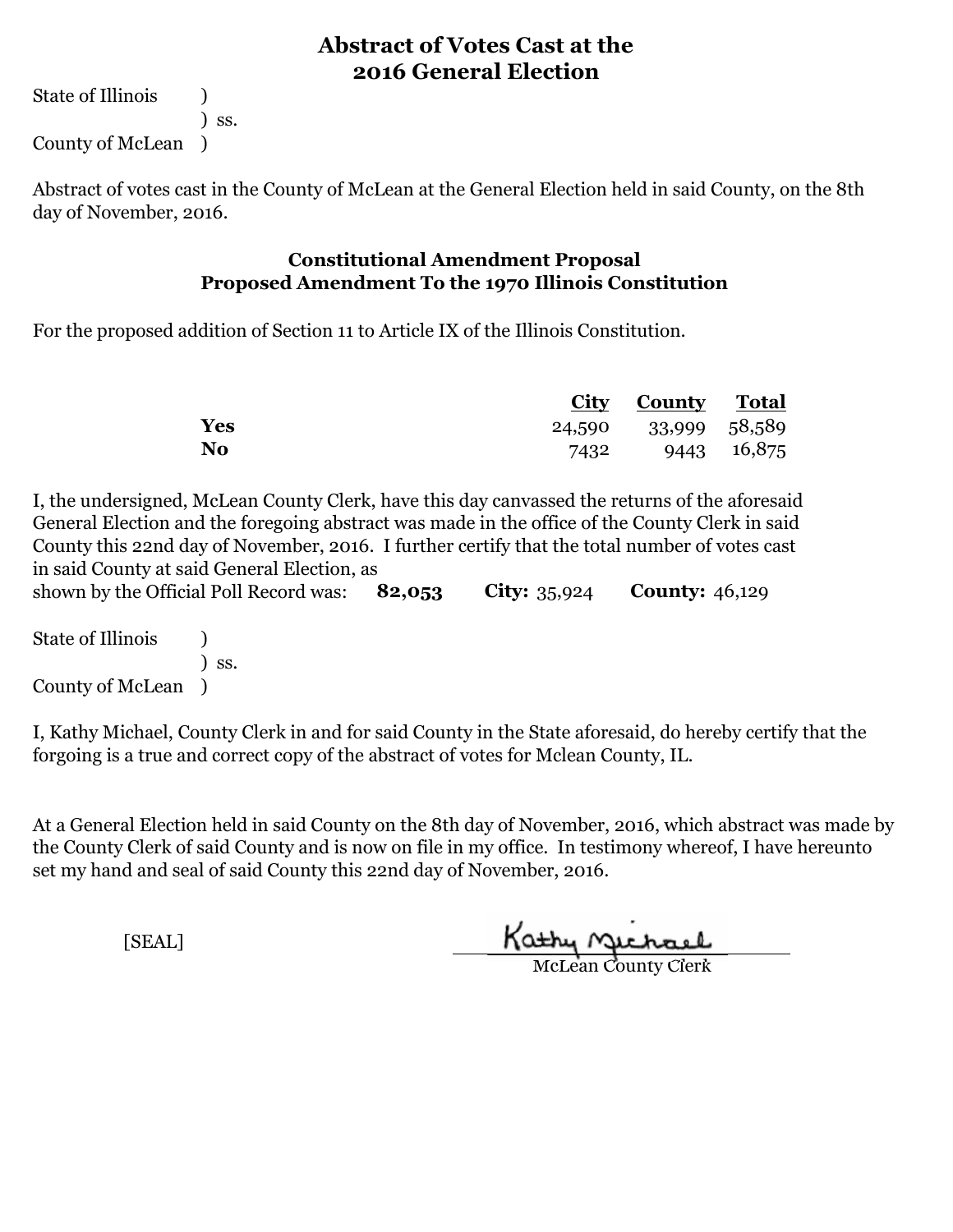State of Illinois (1)

) ss.

County of McLean (1)

Abstract of votes cast in the County of McLean at the General Election held in said County, on the 8th day of November, 2016.

#### **Federal President of the United States of America**

| <b>Party</b> | Candidate               | <b>City</b> | County         | <b>Total</b>   |
|--------------|-------------------------|-------------|----------------|----------------|
| Democratic   | Hillary Rodham Clinton  | 17,354      | 18,842         | 36,196         |
| Republican   | Donald J. Trump         | 14,731      | 22,506         | 37,237         |
| Libertarian  | Gary Johnson            | 2,067       | 2,788          | 4,855          |
| Green        | Jill Stein              | 555         | 653            | 1,208          |
| <b>NP</b>    | Write In (NP)           | 864         | 625            | 1,489          |
| <b>NP</b>    | Darrell Castle~         |             | 45             | 45             |
| <b>NP</b>    | Evan McMullin $\sim$    |             | 288            | 288            |
| <b>NP</b>    | Tom Hoefling $\sim$     |             | 1              | 1              |
| <b>NP</b>    | James Matthew Anderson~ |             | 3              | 3              |
| <b>NP</b>    | Laurence Kotlikoff~     |             | $\overline{2}$ | $\overline{2}$ |

~ Indicates Write-In Candidate

I, the undersigned, McLean County Clerk, have this day canvassed the returns of the aforesaid General Election and the foregoing abstract was made in the office of the County Clerk in said County this 22nd day of November, 2016. I further certify that the total number of votes cast in said County at said General Election, as shown by the

| Official Poll Record was: |     | 82,053 | <b>City:</b> $35,924$ | <b>County:</b> $46,129$ |  |
|---------------------------|-----|--------|-----------------------|-------------------------|--|
| State of Illinois         |     |        |                       |                         |  |
|                           | SS. |        |                       |                         |  |
| County of McLean          |     |        |                       |                         |  |

I, Kathy Michael, County Clerk in and for said County in the State aforesaid, do hereby certify that the forgoing is a true and correct copy of the abstract of votes for Mclean County, IL.

At a General Election held in said County on the 8th day of November, 2016, which abstract was made by the County Clerk of said County and is now on file in my office. In testimony whereof, I have hereunto set my hand and seal of said County this 22nd day of November, 2016.

Kathy Michael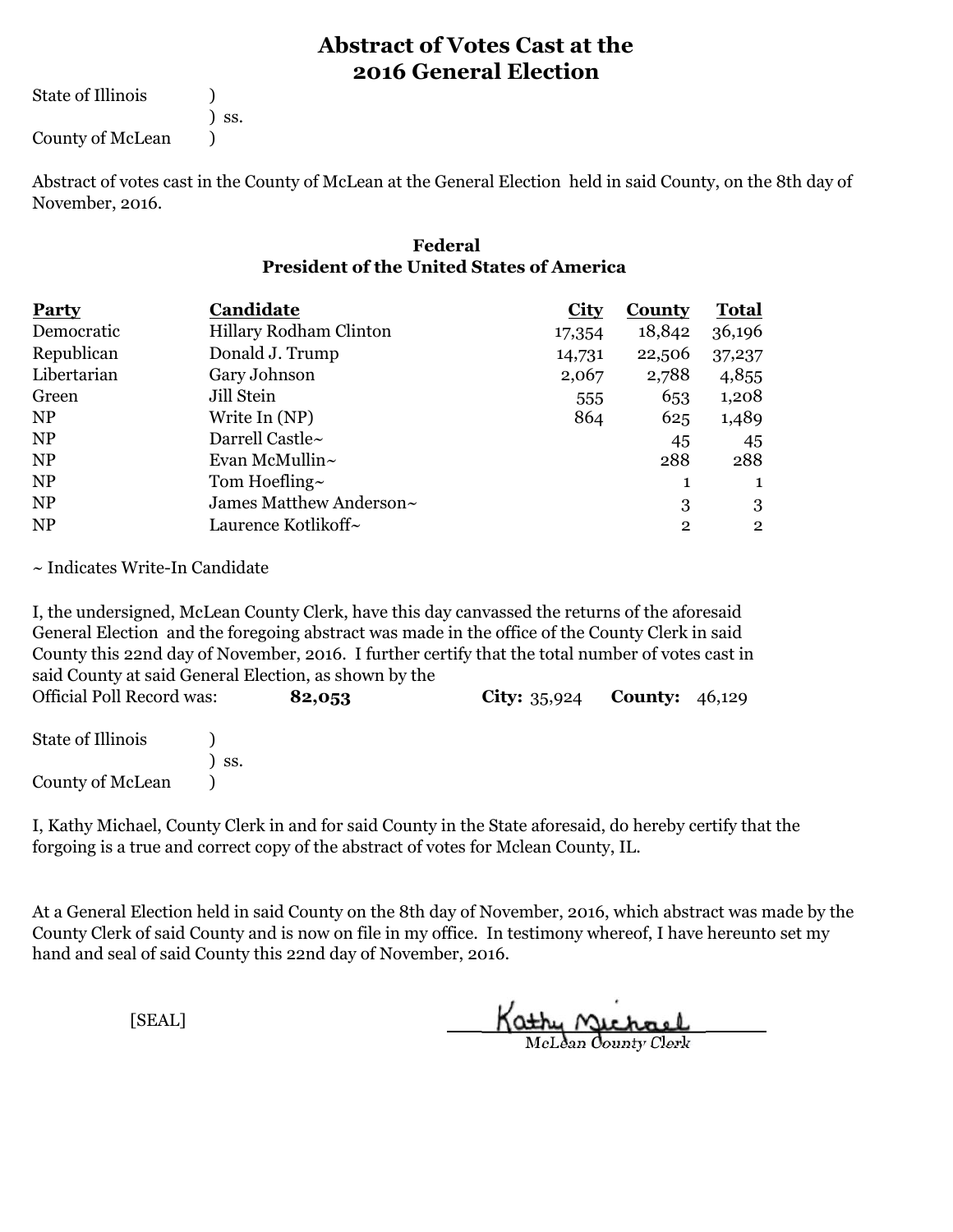State of Illinois (1)

) ss.

County of McLean )

Abstract of votes cast in the County of McLean at the General Election held in said County, on the 8th day of November, 2016.

#### **Federal United States Senator**

| <b>Party</b>   | Candidate              | <u>City</u> | <b>County</b> | <b>Total</b> |  |
|----------------|------------------------|-------------|---------------|--------------|--|
| Democratic     | <b>Tammy Duckworth</b> | 15,762      | 17,442        | 33,204       |  |
| Republican     | Mark Steven Kirk       | 17,144      | 24,435        | 41,579       |  |
| Libertarian    | Kenton McMillen        | 1,442       | 2,004         | 3,446        |  |
| Green          | <b>Scott Summers</b>   | 780         | 1,121         | 1,901        |  |
| <b>NP</b>      | Write In               | 61          | 70            | 131          |  |
| N <sub>P</sub> | Chad Koppie $\sim$     |             | 11            | 11           |  |

~ Indicates Write-In Candidate

I, the undersigned, McLean County Clerk, have this day canvassed the returns of the aforesaid General Election and the foregoing abstract was made in the office of the County Clerk in said County this 22nd day of November, 2016. I further certify that the total number of votes cast in said County at said General Election, as

**82,053 City:** 35,924 **County:** 46,129 shown by the Official Poll Record was:

State of Illinois (1) ) ss. County of McLean )

I, Kathy Michael, County Clerk in and for said County in the State aforesaid, do hereby certify that the forgoing is a true and correct copy of the abstract of votes for Mclean County, IL.

At a General Election held in said County on the 8th day of November, 2016, which abstract was made by the County Clerk of said County and is now on file in my office. In testimony whereof, I have hereunto set my hand and seal of said County this 22nd day of November, 2016.

Kathy Michael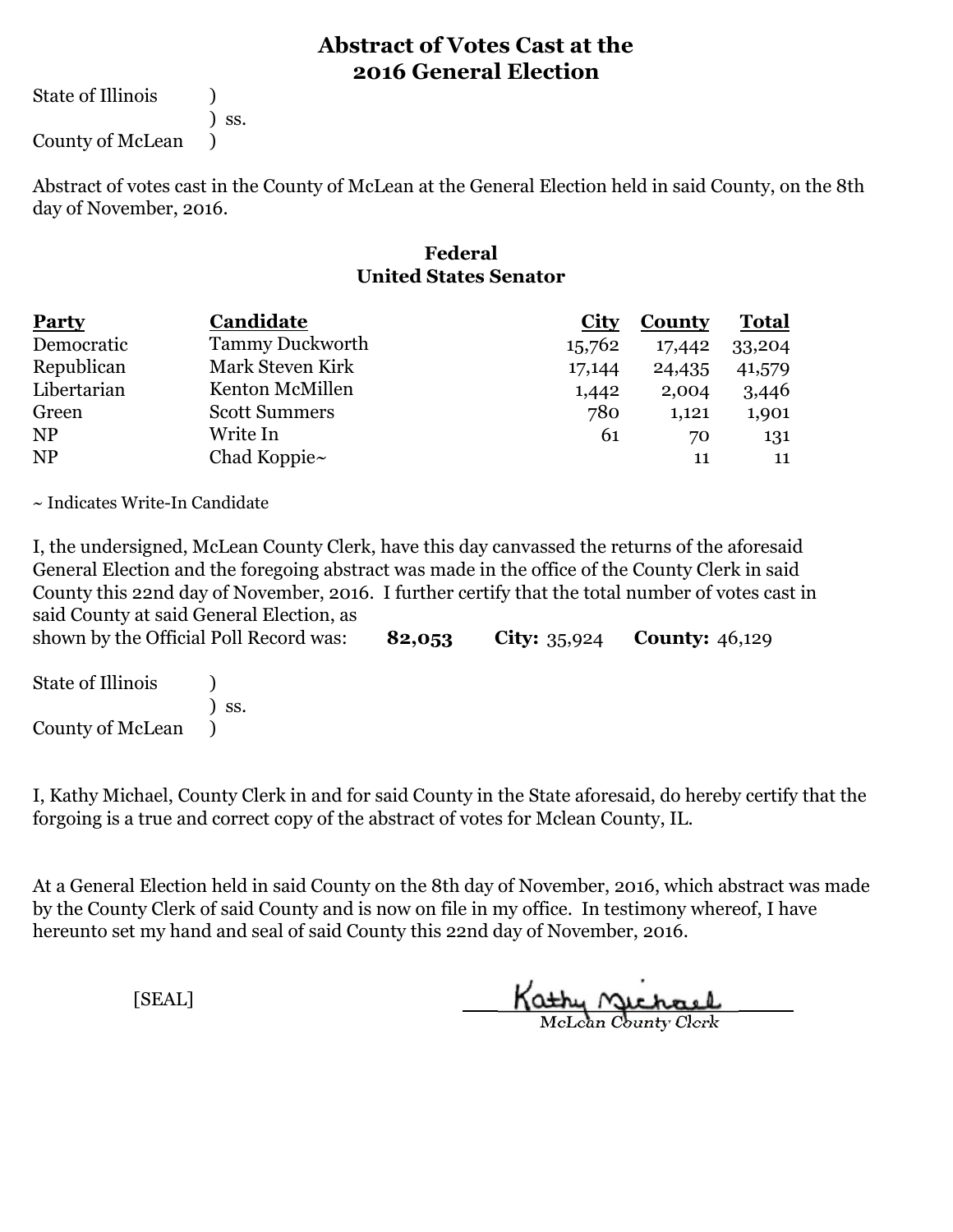State of Illinois (1) ) ss.

County of McLean )

Abstract of votes cast in the County of McLean at the General Election held in said County, on the 8th day of November, 2016.

# **State of Illinois Comptroller**

| <b>Party</b> | Candidate              | City   | <b>County</b> | <b>Total</b> |
|--------------|------------------------|--------|---------------|--------------|
| Democratic   | Susana Mendoza         | 14,233 | 15,924        | 30,157       |
| Republican   | Leslie Geissler Munger | 18,375 | 25,909        | 44,284       |
| Libertarian  | Claire Ball            | 1,540  | 1,771         | 3,311        |
| Green        | Tim Curtin             | 822    | 1.010         | 1,832        |

I, the undersigned, McLean County Clerk, have this day canvassed the returns of the aforesaid General Election and the foregoing abstract was made in the office of the County Clerk in said County this 22nd day of November, 2016. I further certify that the total number of votes cast in said County at said General Election, as

|                   | shown by the Official Poll Record was: | 82,053 | <b>City:</b> $35,924$ <b>County:</b> $46,129$ |  |
|-------------------|----------------------------------------|--------|-----------------------------------------------|--|
| State of Illinois |                                        |        |                                               |  |
|                   | SS.                                    |        |                                               |  |

County of McLean )

I, Kathy Michael, County Clerk in and for said County in the State aforesaid, do hereby certify that the forgoing is a true and correct copy of the abstract of votes for Mclean County, IL.

At a General Election held in said County on the 8th day of November, 2016, which abstract was made by the County Clerk of said County and is now on file in my office. In testimony whereof, I have hereunto set my hand and seal of said County this 22nd day of November, 2016.

Kathy Miche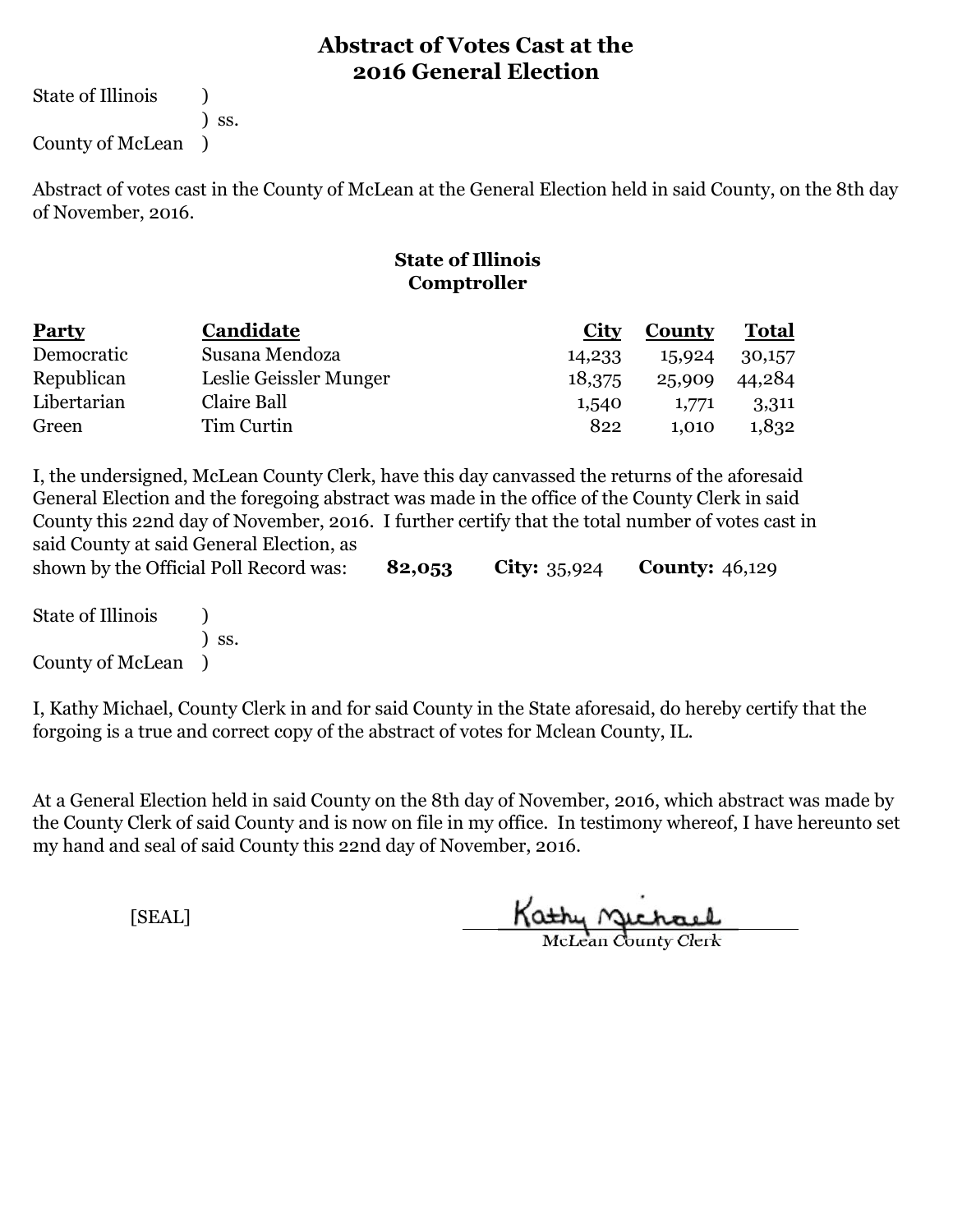State of Illinois (1)

) ss.

County of McLean )

Abstract of votes cast in the County of McLean at the General Election held in said County, on the 8th day of November, 2016.

#### **Congressional Representative in Congress Thirteenth Congressional District**

| <b>Party</b> | Candidate           | <b>City</b> | <b>County Total</b> |              |  |
|--------------|---------------------|-------------|---------------------|--------------|--|
| Democratic   | Mark D. Wicklund    | 6,244       |                     | 5,873 12,117 |  |
| Republican   | <b>Rodney Davis</b> | 5,835       |                     | 5,421 11,256 |  |
| <b>NP</b>    | Write In            | 38          | 28                  | 66           |  |

**82,053 City:** 35,924 **County:** 46,129 I, the undersigned, McLean County Clerk, have this day canvassed the returns of the aforesaid General Election and the foregoing abstract was made in the office of the County Clerk in said County this 22nd day of November, 2016. I further certify that the total number of votes cast in said County at said General Election, as shown by the Official Poll Record was:

State of Illinois (1) ) ss. County of McLean )

I, Kathy Michael, County Clerk in and for said County in the State aforesaid, do hereby certify that the forgoing is a true and correct copy of the abstract of votes for Mclean County, IL.

At a General Election held in said County on the 8th day of November, 2016, which abstract was made by the County Clerk of said County and is now on file in my office. In testimony whereof, I have hereunto set my hand and seal of said County this 22nd day of November, 2016.

Kathy Michael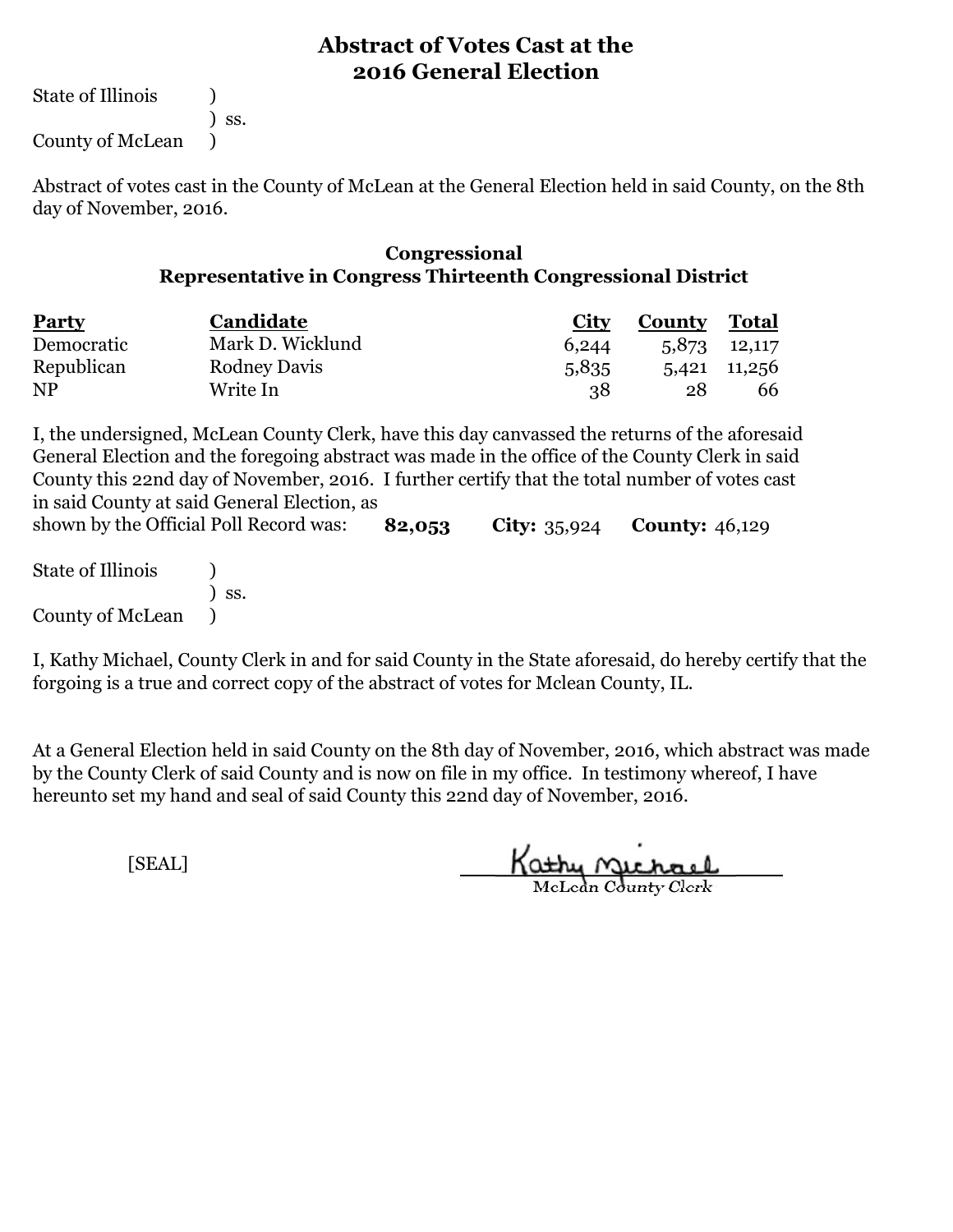State of Illinois (1) ) ss. County of McLean )

Abstract of votes cast in the County of McLean at the General Election held in said County, on the 8th day of November, 2016.

#### **Congressional Representative In Congress Eighteenth Congressional District**

| <b>Party</b>   | Candidate        | <b>City</b> | <b>County</b> | <b>Total</b> |  |
|----------------|------------------|-------------|---------------|--------------|--|
| Democratic     | Junius Rodriguez | 8,331       | 10,093        | 18,424       |  |
| Republican     | Darin LaHood     | 14,403      | 23,140        | 37,543       |  |
| N <sub>P</sub> | Write In         |             | 43            | 43           |  |
| <b>NP</b>      | Don Vance~       |             |               |              |  |

~ Indicates Write-In Candidate

I, the undersigned, McLean County Clerk, have this day canvassed the returns of the aforesaid General Election and the foregoing abstract was made in the office of the County Clerk in said County this 22nd day of November, 2016. I further certify that the total number of votes cast in said County at said General Election, as

| m said count, at said central meetion, as<br>shown by the Official Poll Record was: 82,053 |  | <b>City:</b> $35,924$ <b>County:</b> $46,129$ |  |
|--------------------------------------------------------------------------------------------|--|-----------------------------------------------|--|
| State of Illinois                                                                          |  |                                               |  |

| State of Illinois |                              |  |
|-------------------|------------------------------|--|
|                   | $\overline{\phantom{a}}$ SS. |  |
| County of McLean  |                              |  |

I, Kathy Michael, County Clerk in and for said County in the State aforesaid, do hereby certify that the forgoing is a true and correct copy of the abstract of votes for Mclean County, IL.

At a General Election held in said County on the 8th day of November, 2016, which abstract was made by the County Clerk of said County and is now on file in my office. In testimony whereof, I have hereunto set my hand and seal of said County this 22nd day of November, 2016.

Kathy Michael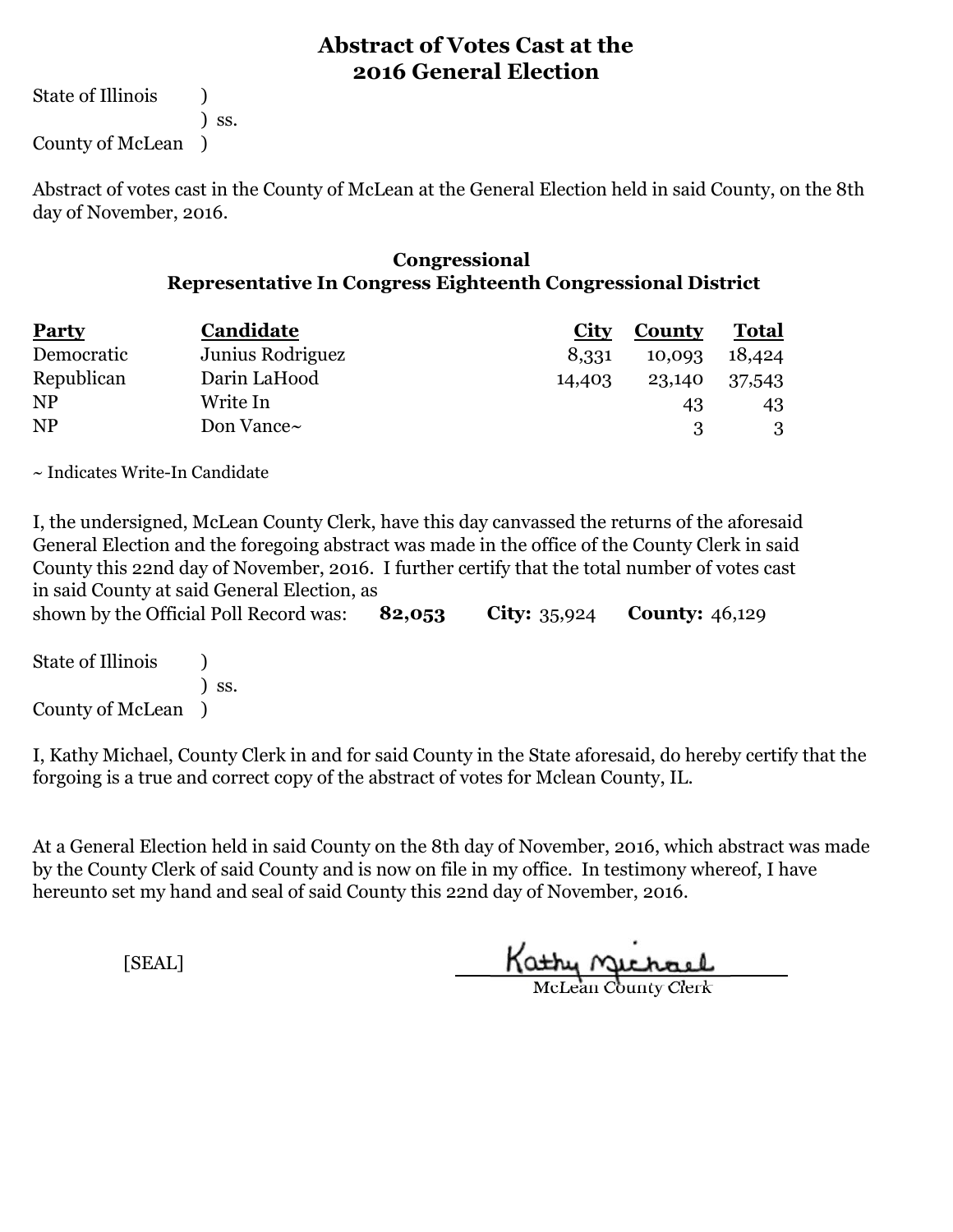State of Illinois (1) ) ss.

County of McLean )

Abstract of votes cast in the County of McLean at the General Election held in said County, on the 8th day of November, 2016.

#### **State of Illinois State Senator Fourty-Fourth Legislative District**

| <b>Party</b> | Candidate         | <b>City</b> | County | <b>Total</b> |
|--------------|-------------------|-------------|--------|--------------|
| Republican   | <b>Bill Brady</b> | 14,379      |        | 4,916 19,295 |

**82,053 City:** 35,924 **County:** 46,129 State of Illinois (1) ) ss. I, the undersigned, McLean County Clerk, have this day canvassed the returns of the aforesaid General Election and the foregoing abstract was made in the office of the County Clerk in said County this 22nd day of November, 2016. I further certify that the total number of votes cast in said County at said General Election, as shown by the Official Poll Record was:

County of McLean )

I, Kathy Michael, County Clerk in and for said County in the State aforesaid, do hereby certify that the forgoing is a true and correct copy of the abstract of votes for Mclean County, IL.

At a General Election held in said County on the 8th day of November, 2016, which abstract was made by the County Clerk of said County and is now on file in my office. In testimony whereof, I have hereunto set my hand and seal of said County this 22nd day of November, 2016.

Kathy Michael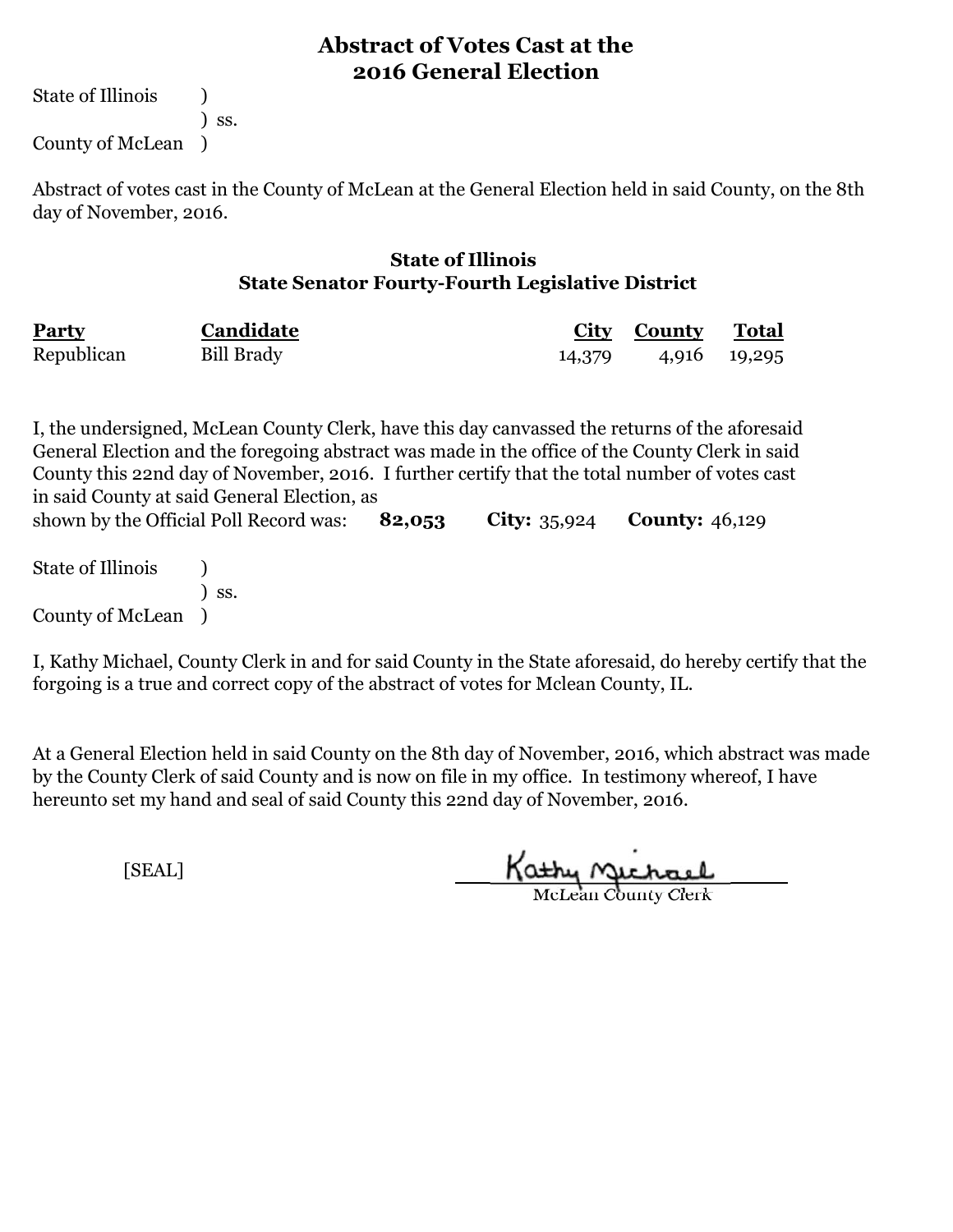State of Illinois (1)

) ss.

County of McLean )

Abstract of votes cast in the County of McLean at the General Election held in said County, on the 8th day of November, 2016.

#### **State of Illinois State Senator Fifty-Third Legislative District**

| Party      | Candidate       |        | City County   | <b>Total</b> |
|------------|-----------------|--------|---------------|--------------|
| Republican | Jason Barickman | 13,649 | 27,027 40,676 |              |

**82,053 City:** 35,924 **County:** 46,129 I, the undersigned, McLean County Clerk, have this day canvassed the returns of the aforesaid General Election and the foregoing abstract was made in the office of the County Clerk in said County this 22nd day of November, 2016. I further certify that the total number of votes cast in said County at said General Election, as shown by the Official Poll Record was:

State of Illinois (a) ) ss. County of McLean )

I, Kathy Michael, County Clerk in and for said County in the State aforesaid, do hereby certify that the forgoing is a true and correct copy of the abstract of votes for Mclean County, IL.

At a General Election held in said County on the 8th day of November, 2016, which abstract was made by the County Clerk of said County and is now on file in my office. In testimony whereof, I have hereunto set my hand and seal of said County this 22nd day of November, 2016.

Kathy Michael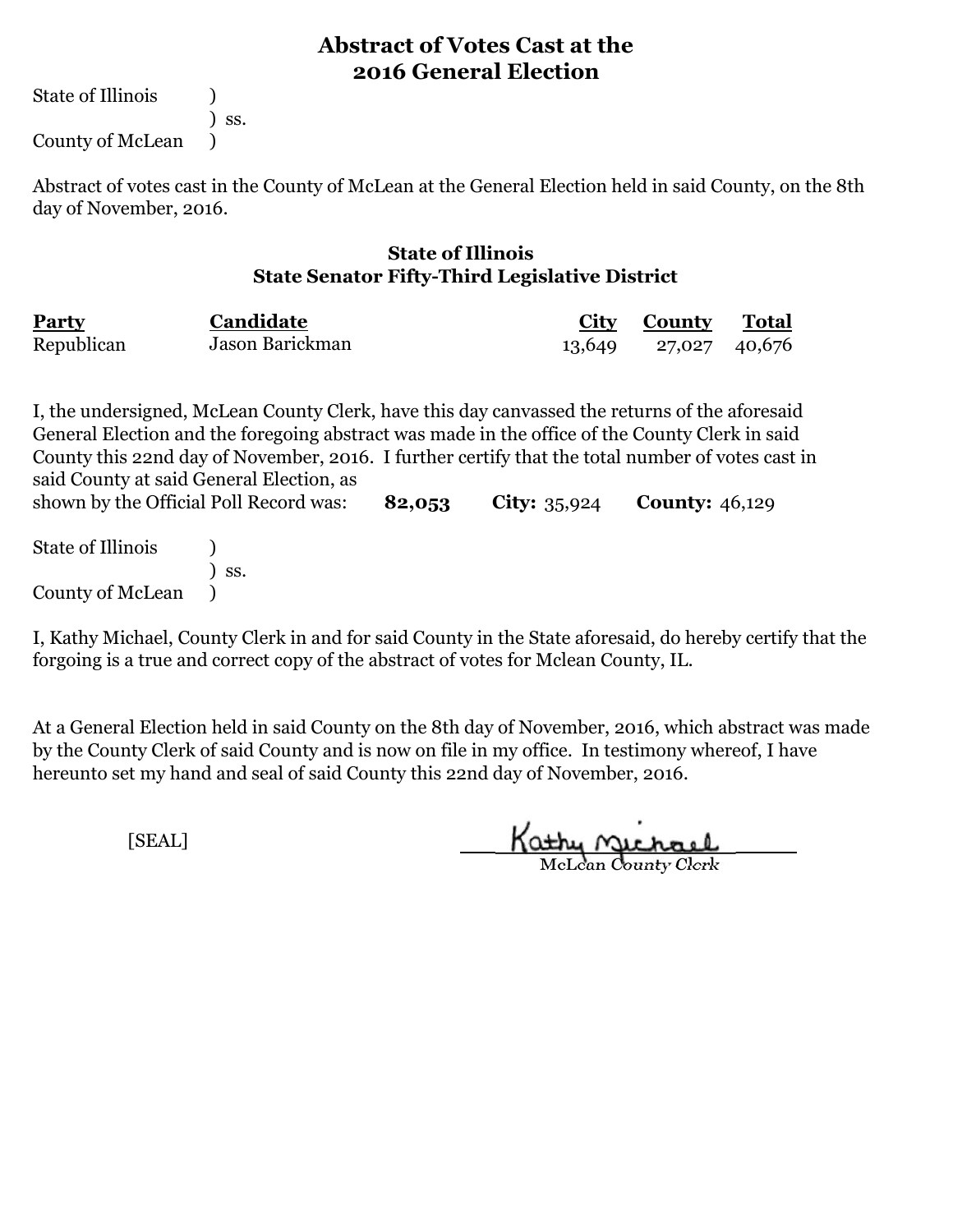State of Illinois (1)

) ss. County of McLean )

Abstract of votes cast in the County of McLean at the General Election held in said County, on the 8th day of November, 2016.

#### **State of Illinois Representative In the General Assembly Eighty-Eighth Representative District**

| <b>Party</b> | Candidate       | <u>City</u> | <b>County</b> | <b>Total</b> |
|--------------|-----------------|-------------|---------------|--------------|
| Republican   | Keith P. Sommer | 14,041      | 4,888 18,929  |              |

**82,053 City:** 35,924 **County:** 46,129 I, the undersigned, McLean County Clerk, have this day canvassed the returns of the aforesaid General Election and the foregoing abstract was made in the office of the County Clerk in said County this 22nd day of November, 2016. I further certify that the total number of votes cast in said County at said General Election, as shown by the Official Poll Record was:

State of Illinois (a) ) ss. County of McLean )

I, Kathy Michael, County Clerk in and for said County in the State aforesaid, do hereby certify that the forgoing is a true and correct copy of the abstract of votes for Mclean County, IL.

At a General Election held in said County on the 8th day of November, 2016, which abstract was made by the County Clerk of said County and is now on file in my office. In testimony whereof, I have hereunto set my hand and seal of said County this 22nd day of November, 2016.

Kathy Michael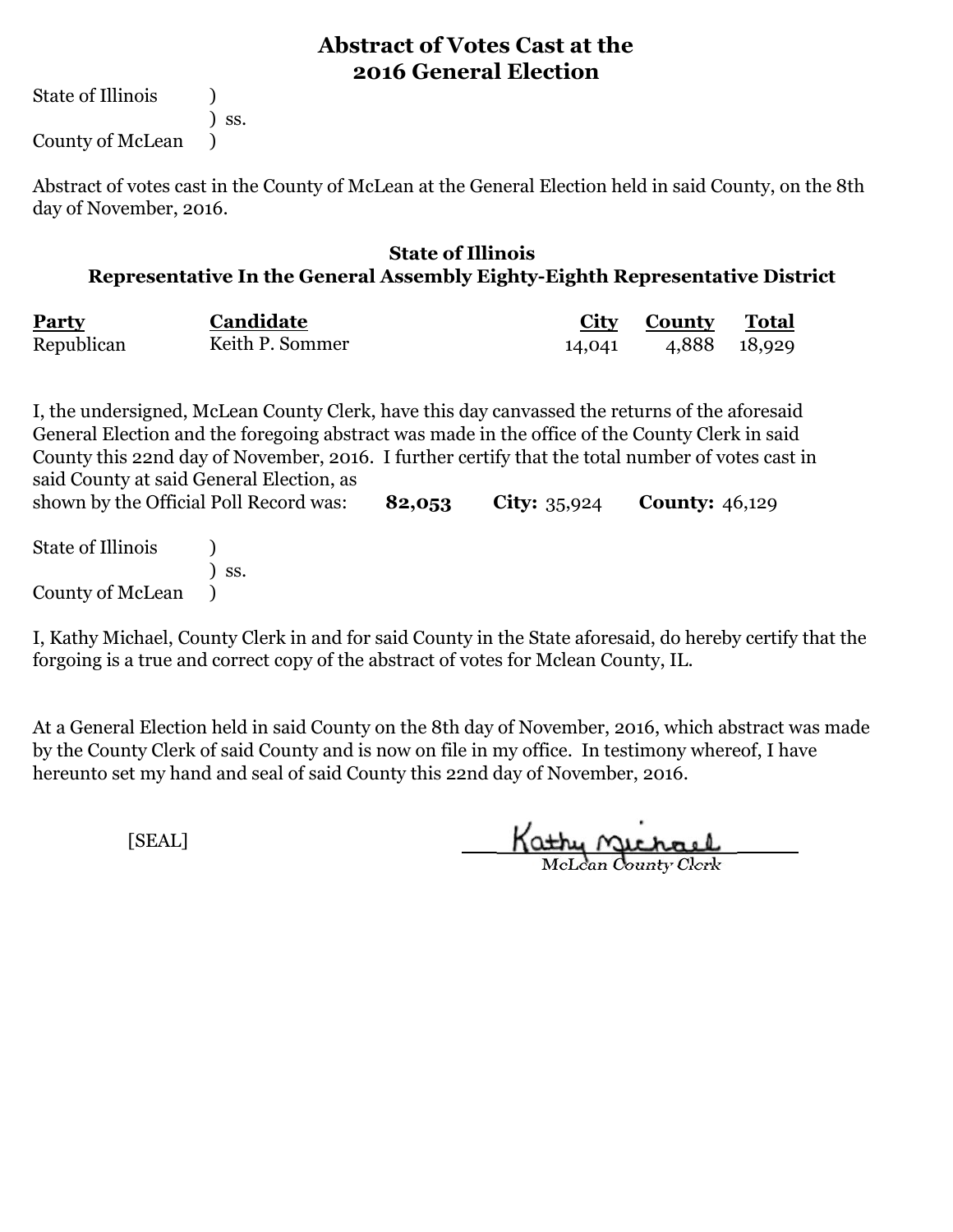State of Illinois (1) ) ss. County of McLean )

Abstract of votes cast in the County of McLean at the General Election held in said County, on the 8th day of November, 2016.

#### **State of Illinois Representative In the General Assembly One Hundred and First Representative District**

| <b>Party</b> | Candidate            | City County | <sup>7</sup> Total |  |
|--------------|----------------------|-------------|--------------------|--|
| Democratic   | Christine Law        | 1,413       | 1,413              |  |
| Republican   | <b>Bill Mitchell</b> | 4.219       | 4,219              |  |

**82,053 City:** 35,924 **County:** 46,129 I, the undersigned, McLean County Clerk, have this day canvassed the returns of the aforesaid General Election and the foregoing abstract was made in the office of the County Clerk in said County this 22nd day of November, 2016. I further certify that the total number of votes cast in said County at said General Election, as shown by the Official Poll Record was:

State of Illinois (1) ) ss. County of McLean )

I, Kathy Michael, County Clerk in and for said County in the State aforesaid, do hereby certify that the forgoing is a true and correct copy of the abstract of votes for Mclean County, IL.

At a General Election held in said County on the 8th day of November, 2016, which abstract was made by the County Clerk of said County and is now on file in my office. In testimony whereof, I have hereunto set my hand and seal of said County this 22nd day of November, 2016.

Kathy Quehael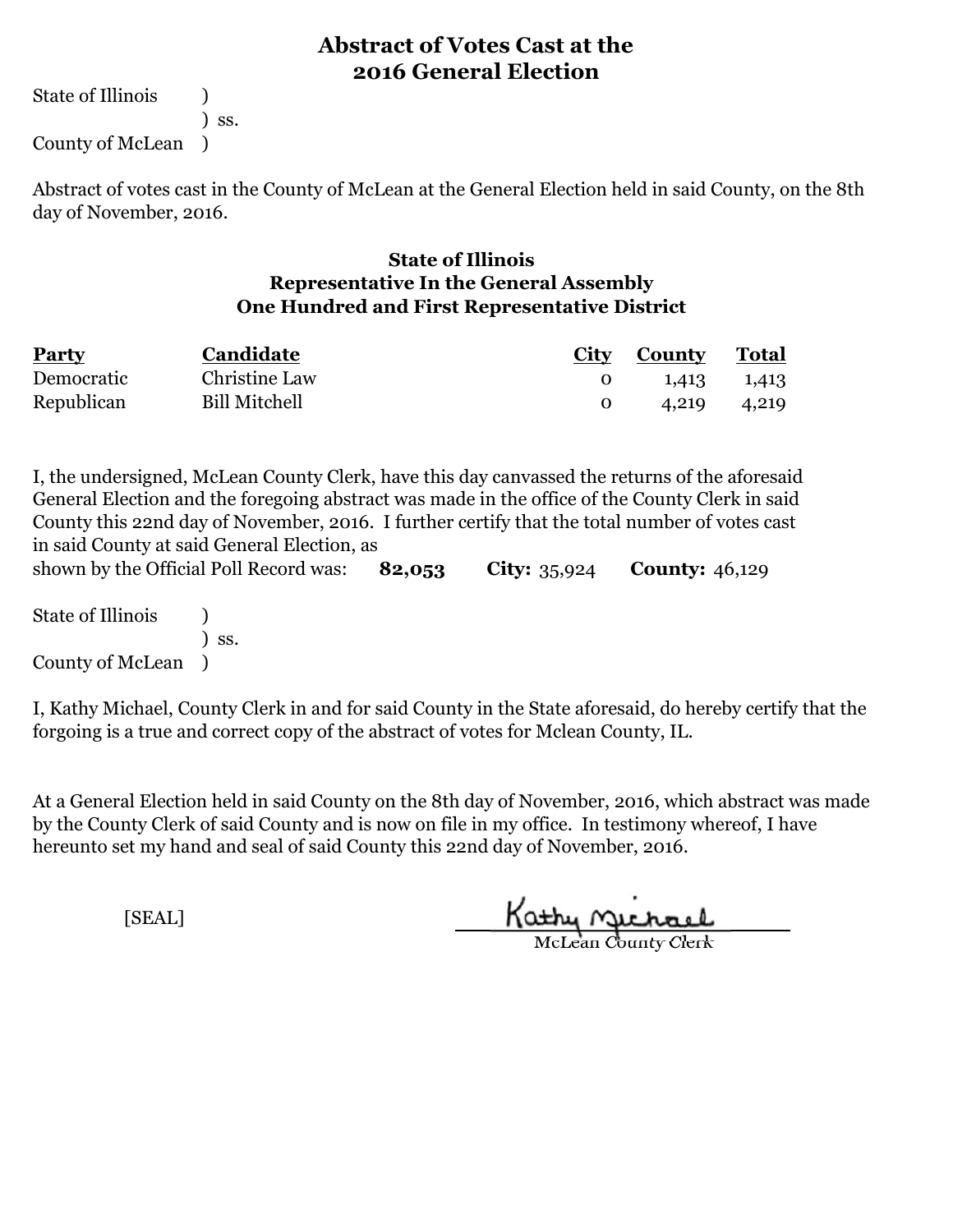State of Illinois (1) ) ss. County of McLean )

Abstract of votes cast in the County of McLean at the General Election held in said County, on the 8th day of November, 2016.

#### **State of Illinois Representative In the General Assembly One Hundred and Fifth Representative District**

| Party      | Candidate | <b>City County Total</b> |  |
|------------|-----------|--------------------------|--|
| Republican | Dan Brady | 13,944 27,655 41,599     |  |

**82,053 City:** 35,924 **County:** 46,129 I, the undersigned, McLean County Clerk, have this day canvassed the returns of the aforesaid General Election and the foregoing abstract was made in the office of the County Clerk in said County this 22nd day of November, 2016. I further certify that the total number of votes cast in said County at said General Election, as shown by the Official Poll Record was: 82,053

State of Illinois (1) ) ss. County of McLean )

I, Kathy Michael, County Clerk in and for said County in the State aforesaid, do hereby certify that the forgoing is a true and correct copy of the abstract of votes for Mclean County, IL.

At a General Election held in said County on the 8th day of November, 2016, which abstract was made by the County Clerk of said County and is now on file in my office. In testimony whereof, I have hereunto set my hand and seal of said County this 22nd day of November, 2016.

Kathy Michael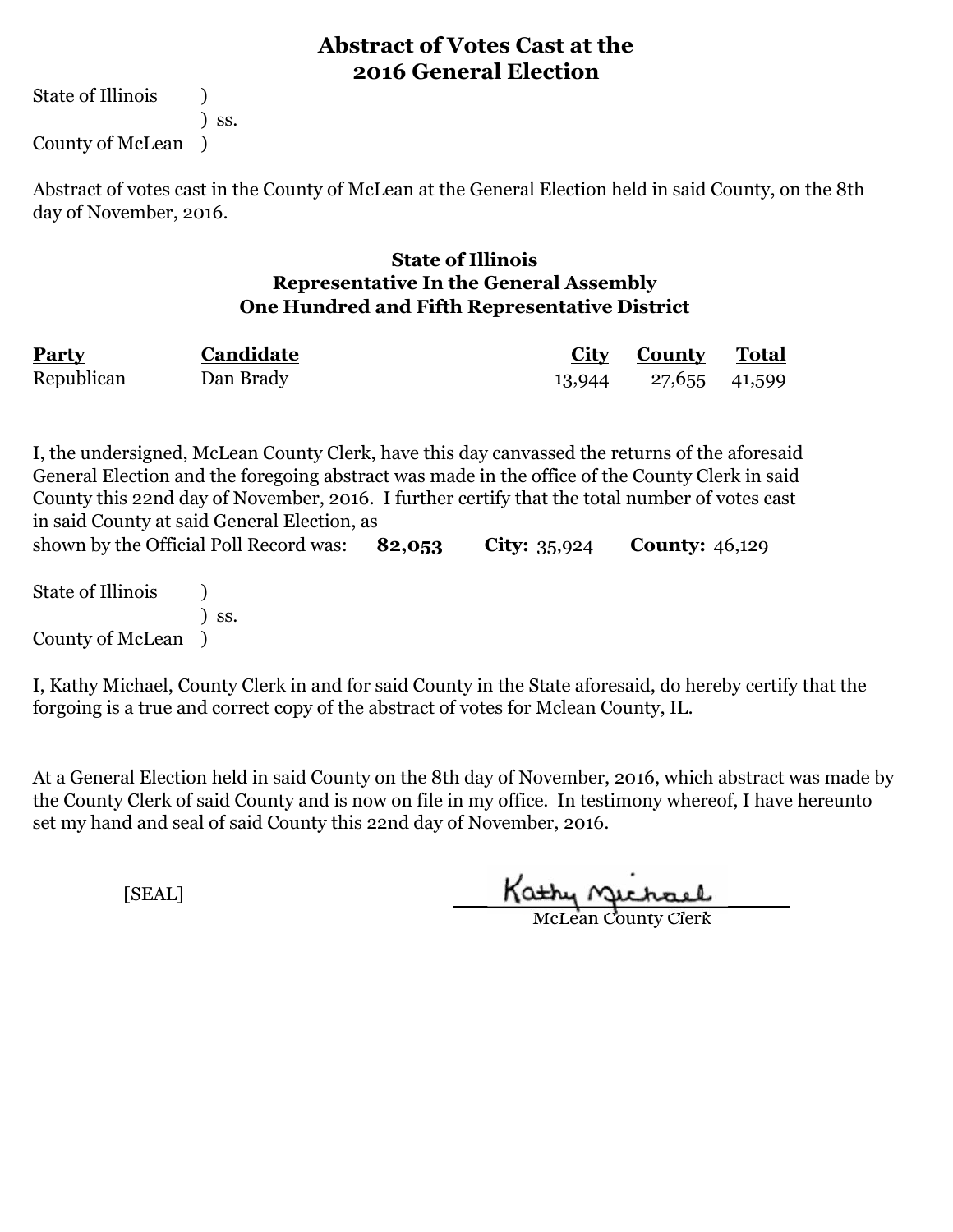State of Illinois (1)

) ss.

County of McLean )

Abstract of votes cast in the County of McLean at the General Election held in said County, on the 8th day of November, 2016.

#### **McLean County Circuit Clerk**

| Party      | Candidate     | City County          | <u>Total</u> |  |
|------------|---------------|----------------------|--------------|--|
| Republican | Don Everhart* | 27,625 36,600 64,225 |              |  |

\* Indicates the Winner

**82,053 City:** 35,924 **County:** 46,129 State of Illinois (a) ) ss. I, the undersigned, McLean County Clerk, have this day canvassed the returns of the aforesaid General Election and the foregoing abstract was made in the office of the County Clerk in said County this 22nd day of November, 2016. I further certify that the total number of votes cast in said County at said General Election, as shown by the Official Poll Record was:

County of McLean )

I, Kathy Michael, County Clerk in and for said County in the State aforesaid, do hereby certify that the forgoing is a true and correct copy of the abstract of votes for Mclean County, IL.

At a General Election held in said County on the 8th day of November, 2016, which abstract was made by the County Clerk of said County and is now on file in my office. In testimony whereof, I have hereunto set my hand and seal of said County this 22nd day of November, 2016.

Kathy Michael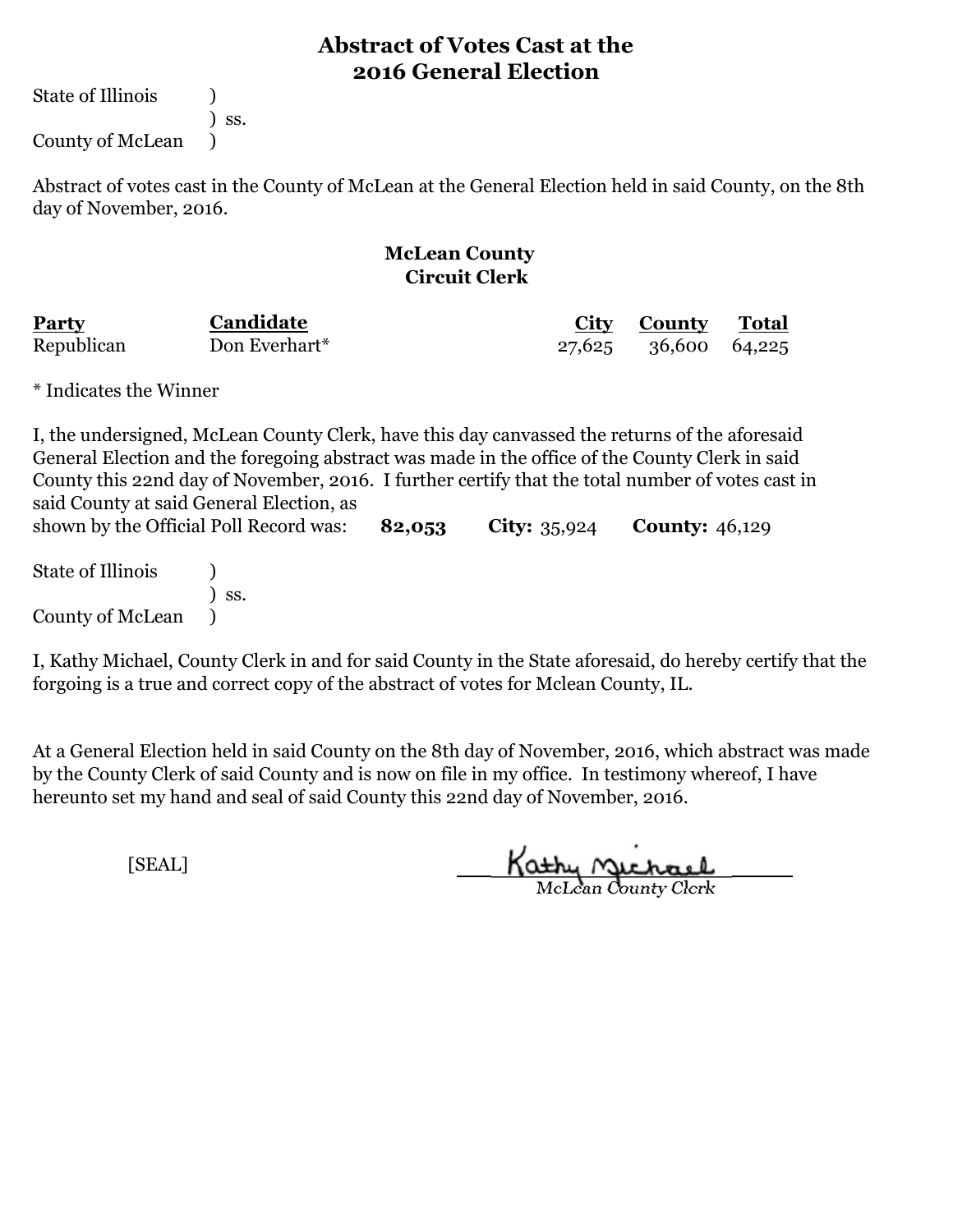State of Illinois (a)

) ss.

County of McLean )

Abstract of votes cast in the County of McLean at the General Election held in said County, on the 8th day of November, 2016.

#### **McLean County State's Attorney**

| Party      | Candidate       | <u>City</u> | <b>County</b> | Total |  |
|------------|-----------------|-------------|---------------|-------|--|
| Republican | Jason Chambers* | 27,863      | 36,991 64,854 |       |  |

\* Indicates the Winner

| I, the undersigned, McLean County Clerk, have this day can vassed the returns of the aforesaid |                              |        |                       |                       |
|------------------------------------------------------------------------------------------------|------------------------------|--------|-----------------------|-----------------------|
| General Election and the foregoing abstract was made in the office of the County Clerk in said |                              |        |                       |                       |
| County this 22nd day of November, 2016. I further certify that the total number of votes cast  |                              |        |                       |                       |
| in said County at said General Election, as                                                    |                              |        |                       |                       |
| shown by the Official Poll Record was:                                                         |                              | 82,053 | <b>City:</b> $35,924$ | <b>County:</b> 46,129 |
| State of Illinois                                                                              |                              |        |                       |                       |
|                                                                                                | $\overline{\phantom{a}}$ SS. |        |                       |                       |
| County of McLean (1)                                                                           |                              |        |                       |                       |

I, Kathy Michael, County Clerk in and for said County in the State aforesaid, do hereby certify that the forgoing is a true and correct copy of the abstract of votes for Mclean County, IL.

At a General Election held in said County on the 8th day of November, 2016, which abstract was made by the County Clerk of said County and is now on file in my office. In testimony whereof, I have hereunto set my hand and seal of said County this 22nd day of November, 2016.

Kathy Michael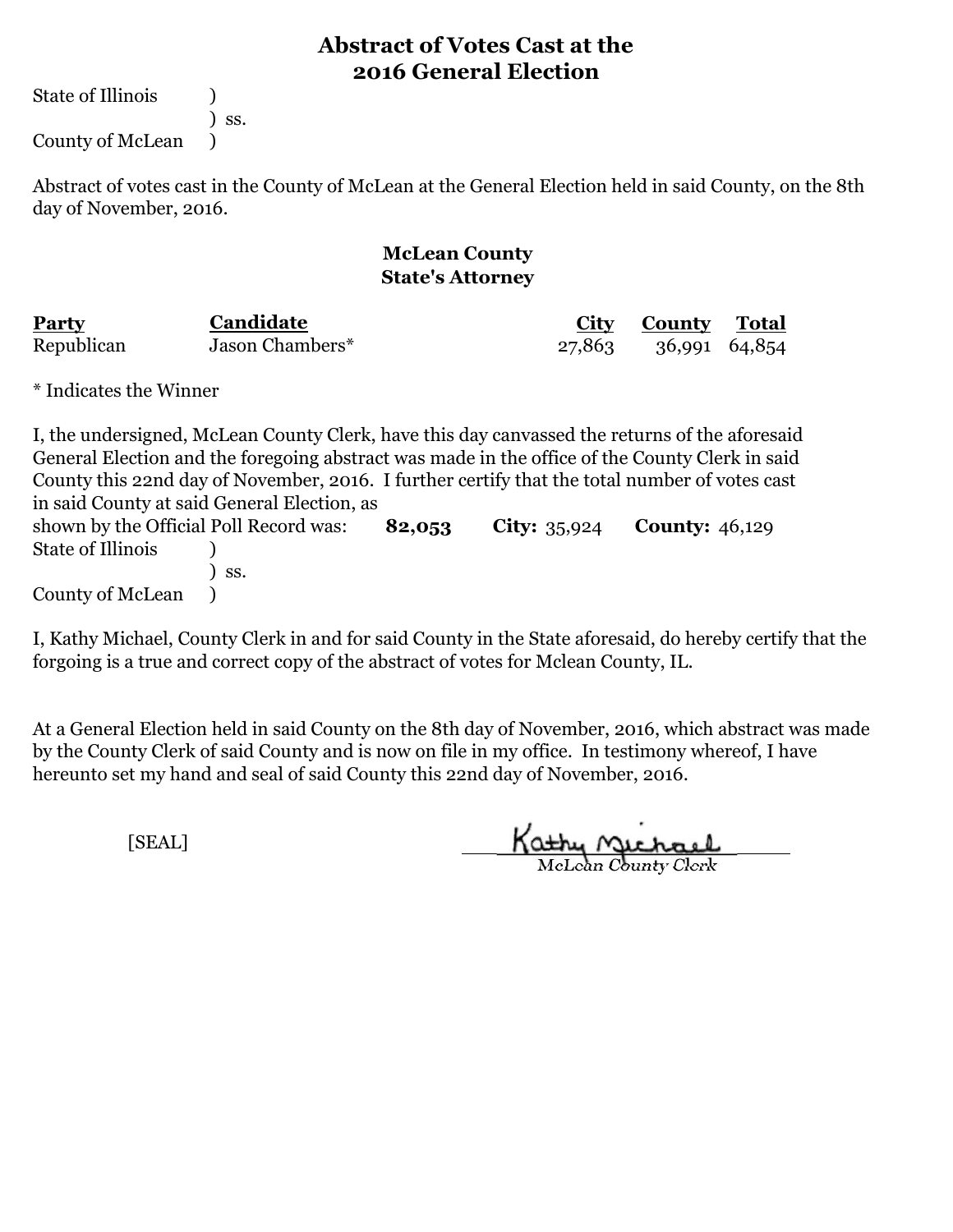State of Illinois (1)

) ss.

County of McLean )

Abstract of votes cast in the County of McLean at the General Election held in said County, on the 8th day of November, 2016.

#### **McLean County Auditor**

| Party      | Candidate             | City County          | <b>Total</b> |  |
|------------|-----------------------|----------------------|--------------|--|
| Republican | Michelle L. Anderson* | 27,562 36,494 64,056 |              |  |

\* Indicates the Winner

**82,053 City:** 35,924 **County:** 46,129 State of Illinois (a) ) ss. I, the undersigned, McLean County Clerk, have this day canvassed the returns of the aforesaid General Election and the foregoing abstract was made in the office of the County Clerk in said County this 22nd day of November, 2016. I further certify that the total number of votes cast in said County at said General Election, as shown by the Official Poll Record was:

County of McLean )

I, Kathy Michael, County Clerk in and for said County in the State aforesaid, do hereby certify that the forgoing is a true and correct copy of the abstract of votes for Mclean County, IL.

At a General Election held in said County on the 8th day of November, 2016, which abstract was made by the County Clerk of said County and is now on file in my office. In testimony whereof, I have hereunto set my hand and seal of said County this 22nd day of November, 2016.

Kathy Quehael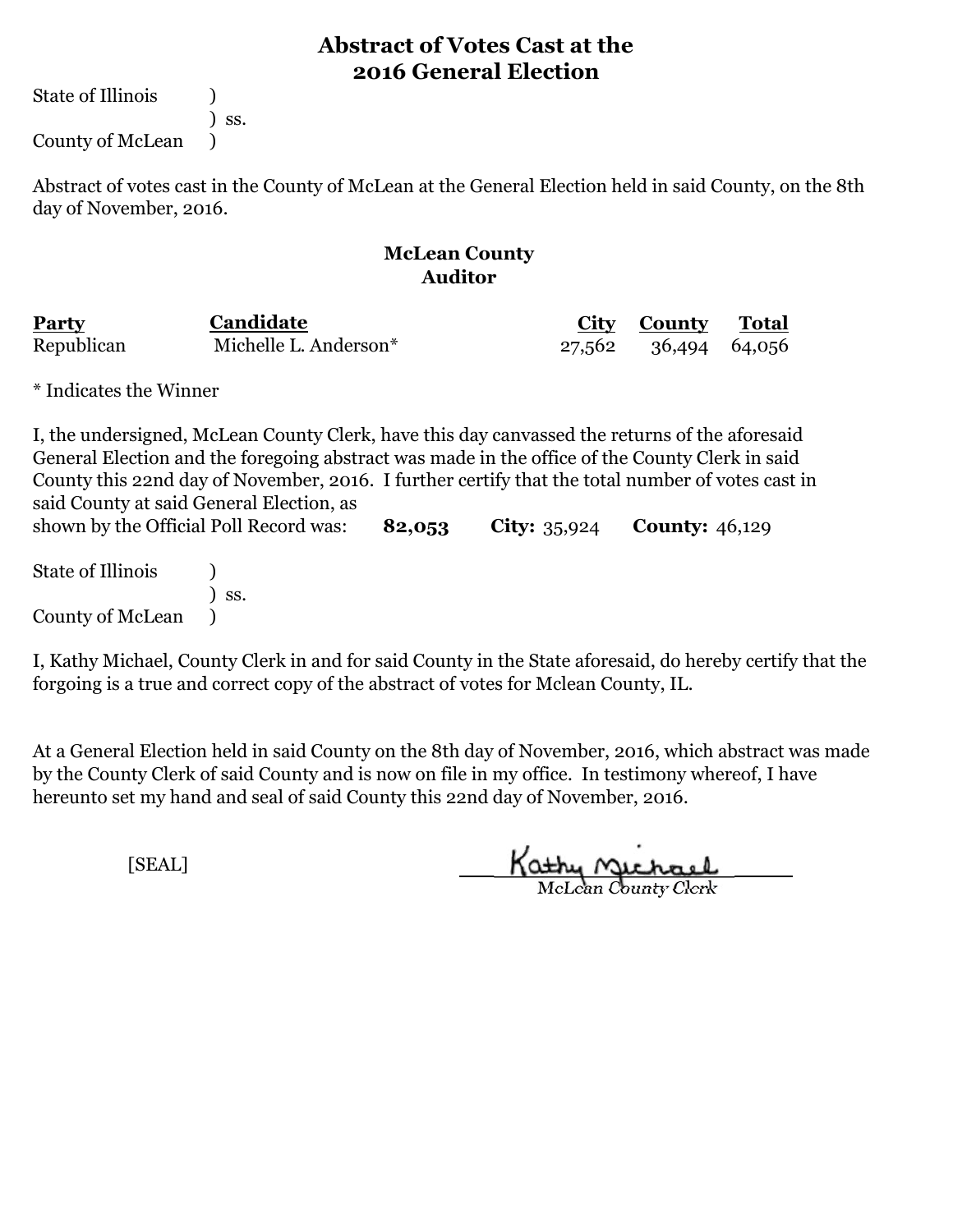State of Illinois (1)

) ss.

County of McLean )

Abstract of votes cast in the County of McLean at the General Election held in said County, on the 8th day of November, 2016.

#### **McLean County Coroner**

| Party      | Candidate    |        | City County   | Total |  |
|------------|--------------|--------|---------------|-------|--|
| Republican | Kathy Davis* | 28,426 | 37,553 65,979 |       |  |

\* Indicates the Winner

County of McLean )

**82,053 City:** 35,924 **County:** 46,129 State of Illinois (a) ) ss. I, the undersigned, McLean County Clerk, have this day canvassed the returns of the aforesaid General Election and the foregoing abstract was made in the office of the County Clerk in said County this 22nd day of November, 2016. I further certify that the total number of votes cast in said County at said General Election, as shown by the Official Poll Record was:

I, Kathy Michael, County Clerk in and for said County in the State aforesaid, do hereby certify that the forgoing is a true and correct copy of the abstract of votes for Mclean County, IL.

At a General Election held in said County on the 8th day of November, 2016, which abstract was made by the County Clerk of said County and is now on file in my office. In testimony whereof, I have hereunto set my hand and seal of said County this 22nd day of November, 2016.

Kathy Quehael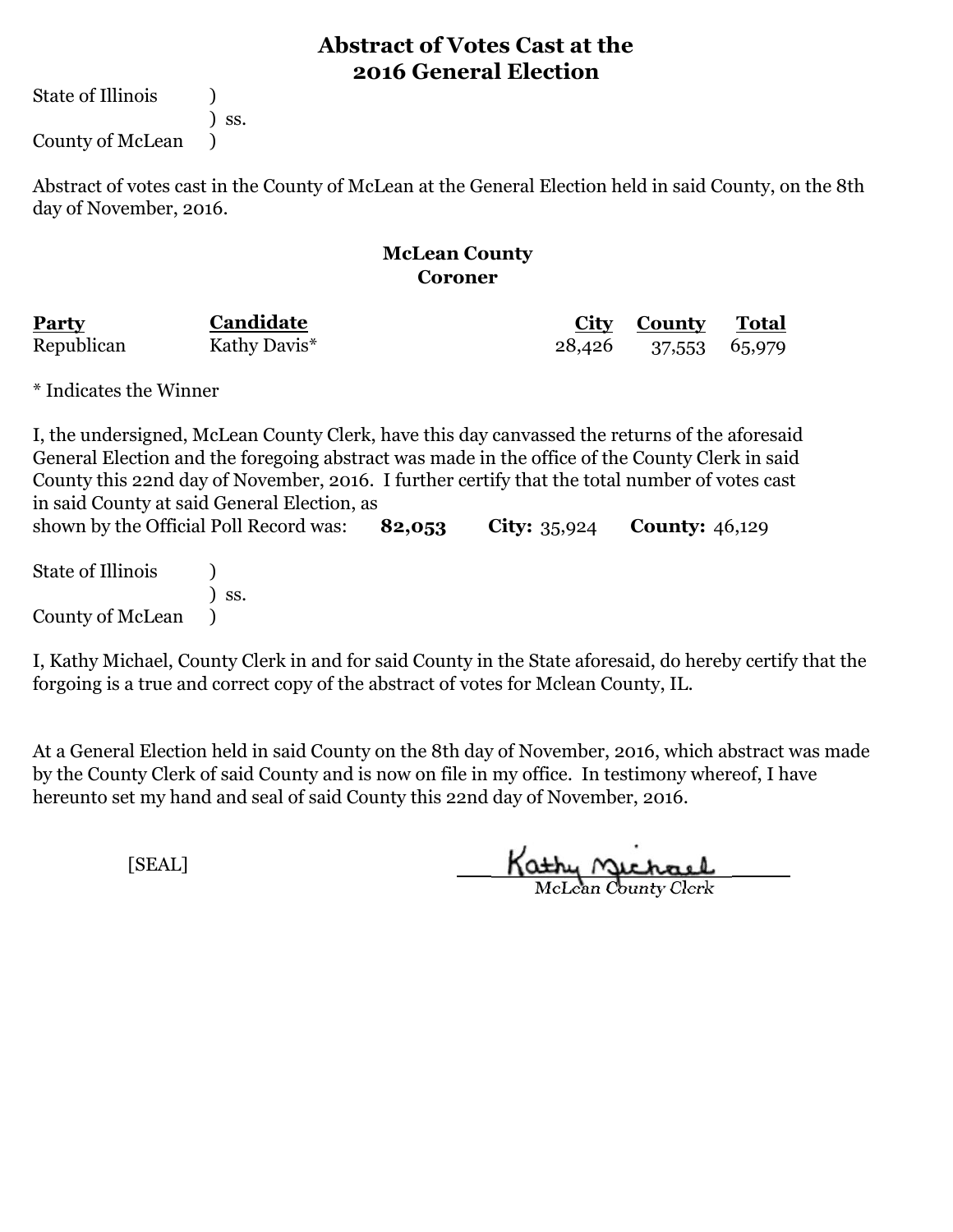State of Illinois (1)

) ss.

County of McLean )

Abstract of votes cast in the County of McLean at the General Election held in said County, on the 8th day of November, 2016.

#### **Regional Superintendent of Schools**

| <b>Party</b> | Candidate             | City County | Total |
|--------------|-----------------------|-------------|-------|
| Republican   | <b>Patrick Durley</b> | 800         | 800   |

**82,053 City:** 35,924 **County:** 46,129 I, the undersigned, McLean County Clerk, have this day canvassed the returns of the aforesaid General Election and the foregoing abstract was made in the office of the County Clerk in said County this 22nd day of November, 2016. I further certify that the total number of votes cast in said County at said General Election, as shown by the Official Poll Record was:

State of Illinois (a) ) ss. County of McLean )

I, Kathy Michael, County Clerk in and for said County in the State aforesaid, do hereby certify that the forgoing is a true and correct copy of the abstract of votes for Mclean County, IL.

At a General Election held in said County on the 8th day of November, 2016, which abstract was made by the County Clerk of said County and is now on file in my office. In testimony whereof, I have hereunto set my hand and seal of said County this 22nd day of November, 2016.

<u>Kathy nyeracl</u>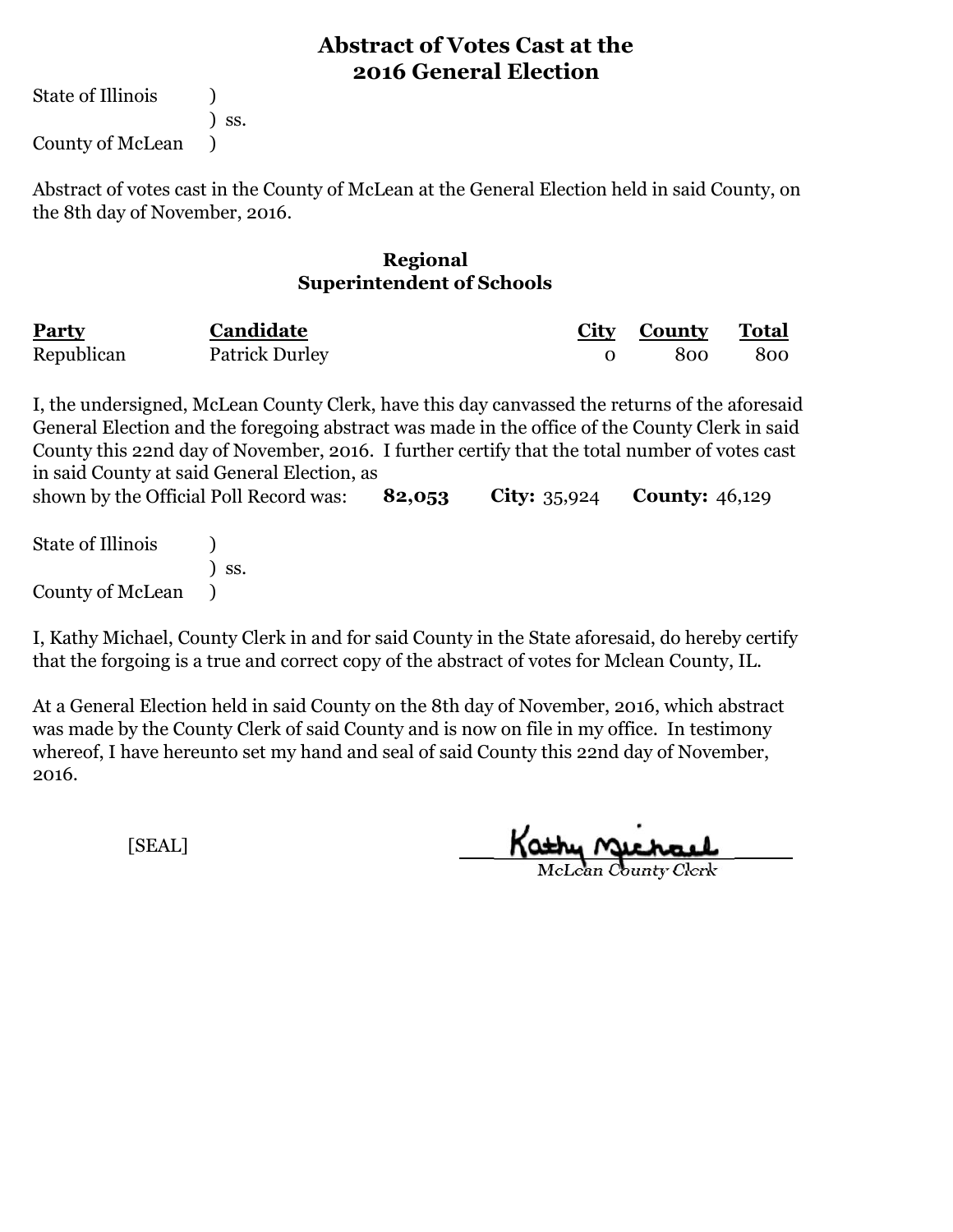State of Illinois (1)

) ss.

County of McLean )

Abstract of votes cast in the County of McLean at the General Election held in said County, on the 8th day of November, 2016.

#### **McLean County Board District 1 Member of the County Board**

| Party      | Candidate          | <b>County</b> | <b>Total</b> |
|------------|--------------------|---------------|--------------|
| Republican | Catherine Metsker* | 7,068         | 7,068        |

\* Indicates the Winner

I, the undersigned, McLean County Clerk, have this day canvassed the returns of the aforesaid General Election and the foregoing abstract was made in the office of the County Clerk in said County this 22nd day of November, 2016. I further certify that the total number of votes cast in said County at said General Election, as

| shown by the Official Poll Record was: $82,053$ |       |  | <b>City:</b> $35,924$ <b>County:</b> $46,129$ |  |
|-------------------------------------------------|-------|--|-----------------------------------------------|--|
| State of Illinois                               |       |  |                                               |  |
| County of McLean (1)                            | ) ss. |  |                                               |  |
|                                                 |       |  |                                               |  |

I, Kathy Michael, County Clerk in and for said County in the State aforesaid, do hereby certify that the forgoing is a true and correct copy of the abstract of votes for Mclean County, IL.

At a General Election held in said County on the 8th day of November, 2016, which abstract was made by the County Clerk of said County and is now on file in my office. In testimony whereof, I have hereunto set my hand and seal of said County this 22nd day of November, 2016.

Kathy Michael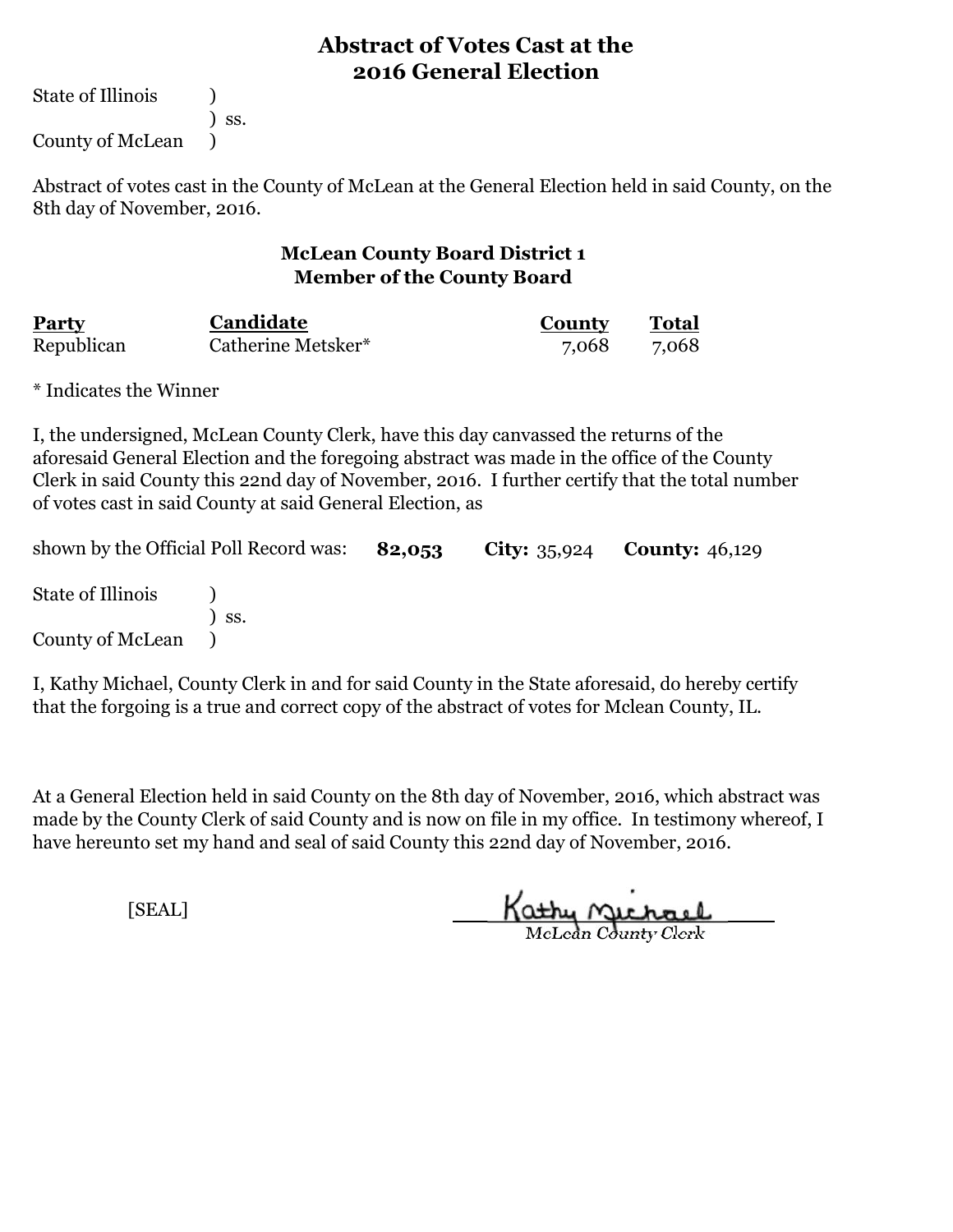State of Illinois (1)

) ss.

County of McLean )

Abstract of votes cast in the County of McLean at the General Election held in said County, on the 8th day of November, 2016.

#### **McLean County Board District 2 Member of the County Board**

| <b>Party</b> | Candidate     | County | <b>Total</b> |
|--------------|---------------|--------|--------------|
| Republican   | Scott Murphy* | 7,811  | 7,811        |

\* Indicates the Winner

**82,053 City:** 35,924 **County:** 46,129 I, the undersigned, McLean County Clerk, have this day canvassed the returns of the aforesaid General Election and the foregoing abstract was made in the office of the County Clerk in said County this 22nd day of November, 2016. I further certify that the total number of votes cast in said County at said General Election, as shown by the Official Poll Record was: 82,053

State of Illinois (a) ) ss. County of McLean )

I, Kathy Michael, County Clerk in and for said County in the State aforesaid, do hereby certify that the forgoing is a true and correct copy of the abstract of votes for Mclean County, IL.

At a General Election held in said County on the 8th day of November, 2016, which abstract was made by the County Clerk of said County and is now on file in my office. In testimony whereof, I have hereunto set my hand and seal of said County this 22nd day of November, 2016.

Kathy Michael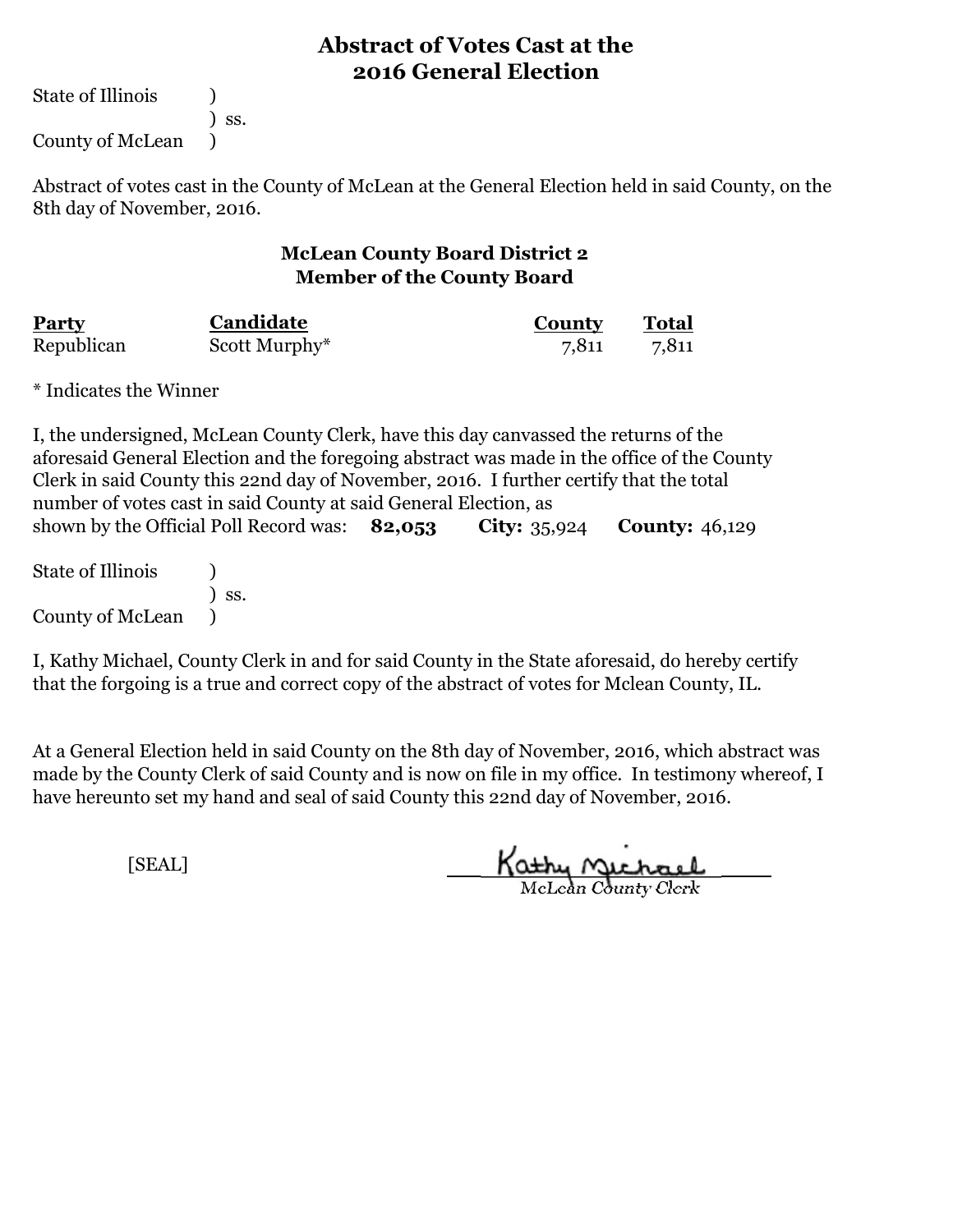State of Illinois (1)

) ss.

County of McLean )

Abstract of votes cast in the County of McLean at the General Election held in said County, on the 8th day of November, 2016.

#### **McLean County Board District 3 Member of the County Board**

| <b>Party</b> | Candidate         |       | <b>City County</b> | Total |
|--------------|-------------------|-------|--------------------|-------|
| Democratic   | Jessielee Hinshaw | 1,090 | 1,477              | 2,567 |
| Republican   | George O. Wendt*  | 1,034 | 3,668              | 4.702 |

\* Indicates the Winner

**82,053 City:** 35,924 **County:** 46,129 I, the undersigned, McLean County Clerk, have this day canvassed the returns of the aforesaid General Election and the foregoing abstract was made in the office of the County Clerk in said County this 22nd day of November, 2016. I further certify that the total number of votes cast in said County at said General Election, as shown by the Official Poll Record was:

State of Illinois (1) ) ss. County of McLean )

I, Kathy Michael, County Clerk in and for said County in the State aforesaid, do hereby certify that the forgoing is a true and correct copy of the abstract of votes for Mclean County, IL.

At a General Election held in said County on the 8th day of November, 2016, which abstract was made by the County Clerk of said County and is now on file in my office. In testimony whereof, I have hereunto set my hand and seal of said County this 22nd day of November, 2016.

Kathy <u>Michael</u>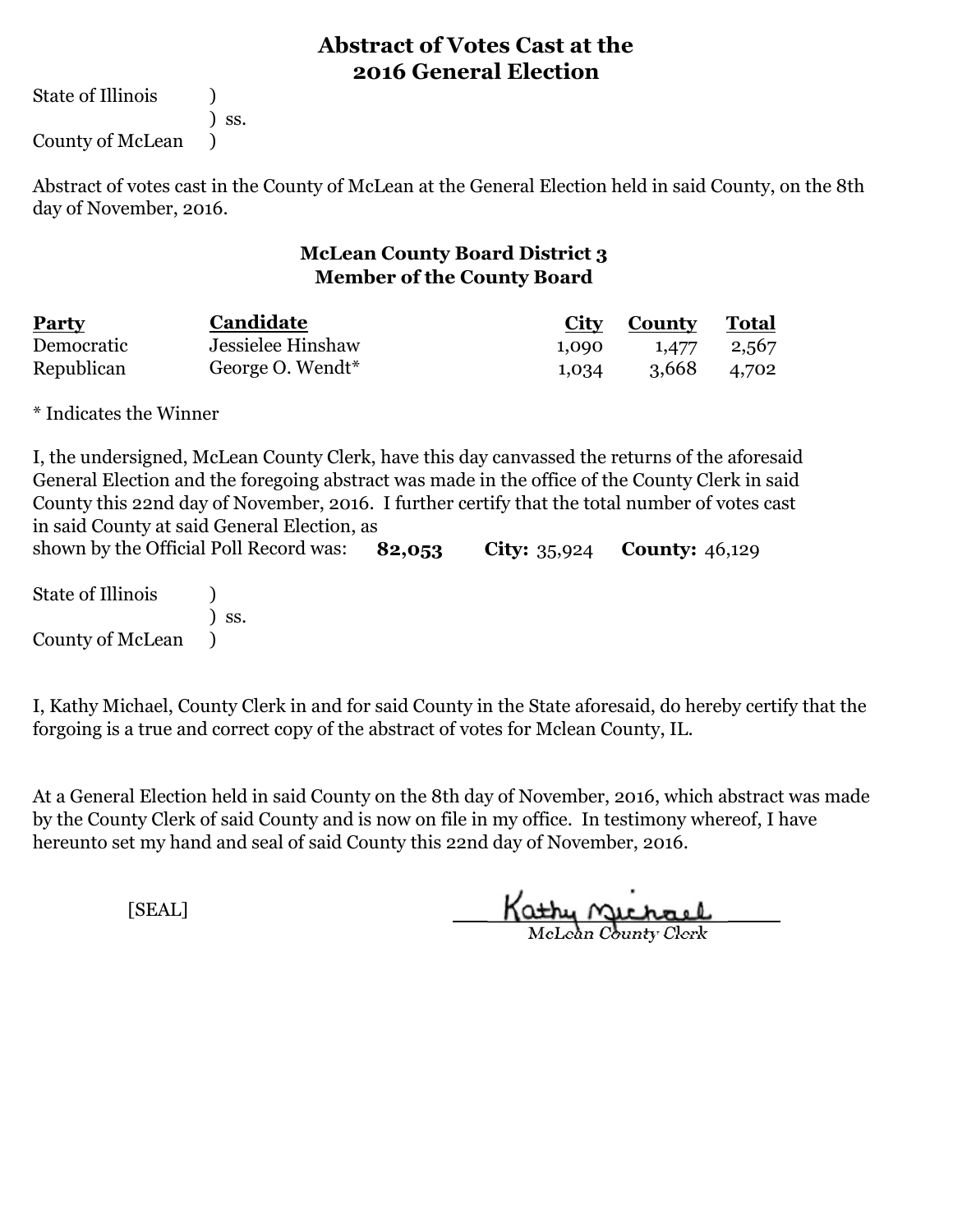State of Illinois (1)

) ss.

County of McLean )

Abstract of votes cast in the County of McLean at the General Election held in said County, on the 8th day of November, 2016.

#### **McLean County Board District 4 Member of the County Board**

| Party      | Candidate           | <b>City County</b> | Total |
|------------|---------------------|--------------------|-------|
| Republican | William T. Caisley* | 586 5,622 6,208    |       |

\* Indicates the Winner

**82,053 City:** 35,924 **County:** 46,129 State of Illinois (a) ) ss. I, the undersigned, McLean County Clerk, have this day canvassed the returns of the aforesaid General Election and the foregoing abstract was made in the office of the County Clerk in said County this 22nd day of November, 2016. I further certify that the total number of votes cast in said County at said General Election, as shown by the Official Poll Record was:

County of McLean )

I, Kathy Michael, County Clerk in and for said County in the State aforesaid, do hereby certify that the forgoing is a true and correct copy of the abstract of votes for Mclean County, IL.

At a General Election held in said County on the 8th day of November, 2016, which abstract was made by the County Clerk of said County and is now on file in my office. In testimony whereof, I have hereunto set my hand and seal of said County this 22nd day of November, 2016.

Kathy Michael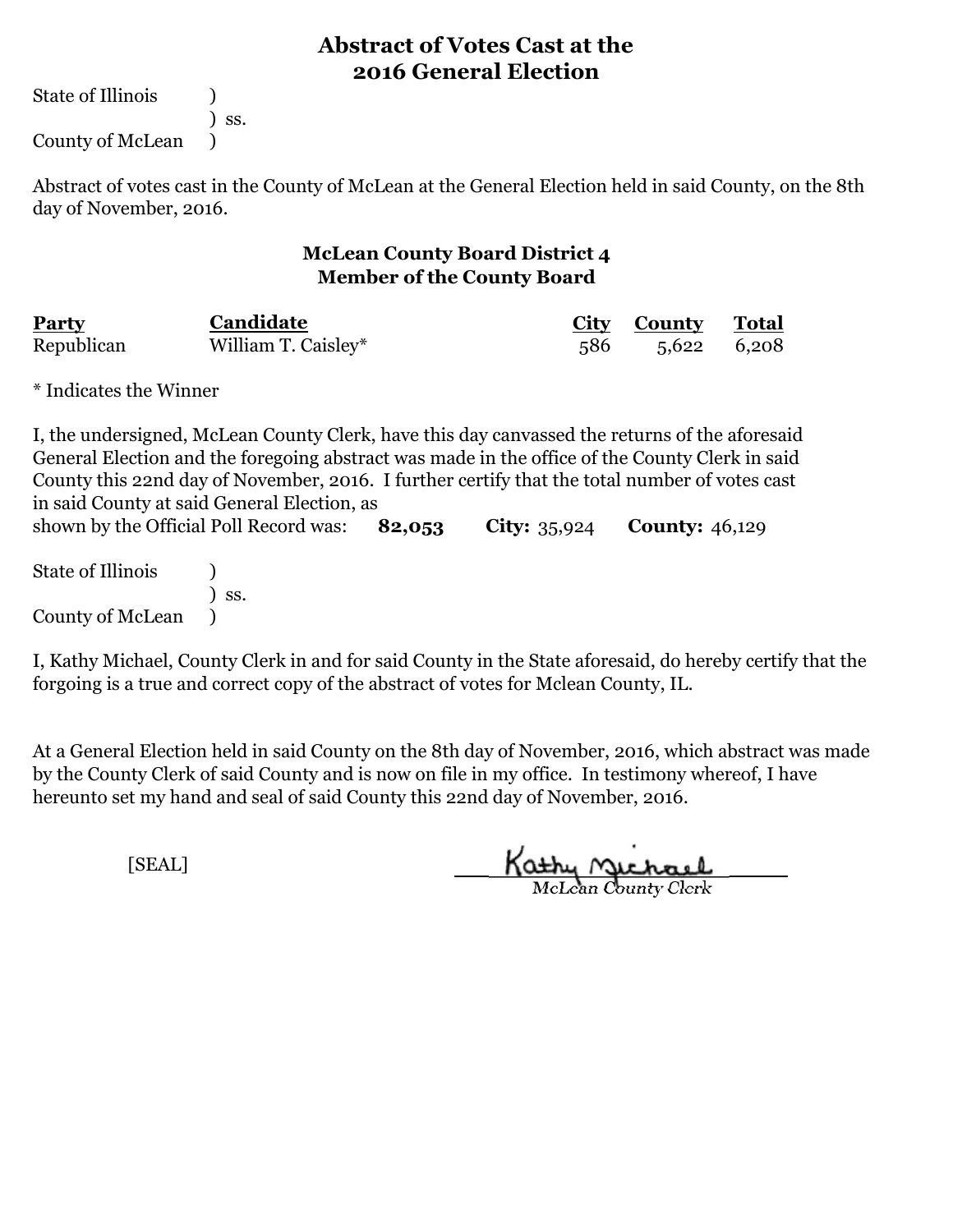State of Illinois (1)

) ss.

County of McLean )

Abstract of votes cast in the County of McLean at the General Election held in said County, on the 8th day of November, 2016.

#### **McLean County Board District 5 Member of the County Board**

| <b>Party</b> | Candidate          | <b>County</b> | <b>Total</b> |  |
|--------------|--------------------|---------------|--------------|--|
| Republican   | John D. Mc Intyre* | 6,905         | 6,905        |  |

\* Indicates the Winner

**82,053 City:** 35,924 **County:** 46,129 I, the undersigned, McLean County Clerk, have this day canvassed the returns of the aforesaid General Election and the foregoing abstract was made in the office of the County Clerk in said County this 22nd day of November, 2016. I further certify that the total number of votes cast in said County at said General Election, as shown by the Official Poll Record was:

State of Illinois (a) ) ss. County of McLean )

I, Kathy Michael, County Clerk in and for said County in the State aforesaid, do hereby certify that the forgoing is a true and correct copy of the abstract of votes for Mclean County, IL.

At a General Election held in said County on the 8th day of November, 2016, which abstract was made by the County Clerk of said County and is now on file in my office. In testimony whereof, I have hereunto set my hand and seal of said County this 22nd day of November, 2016.

Kathy Michael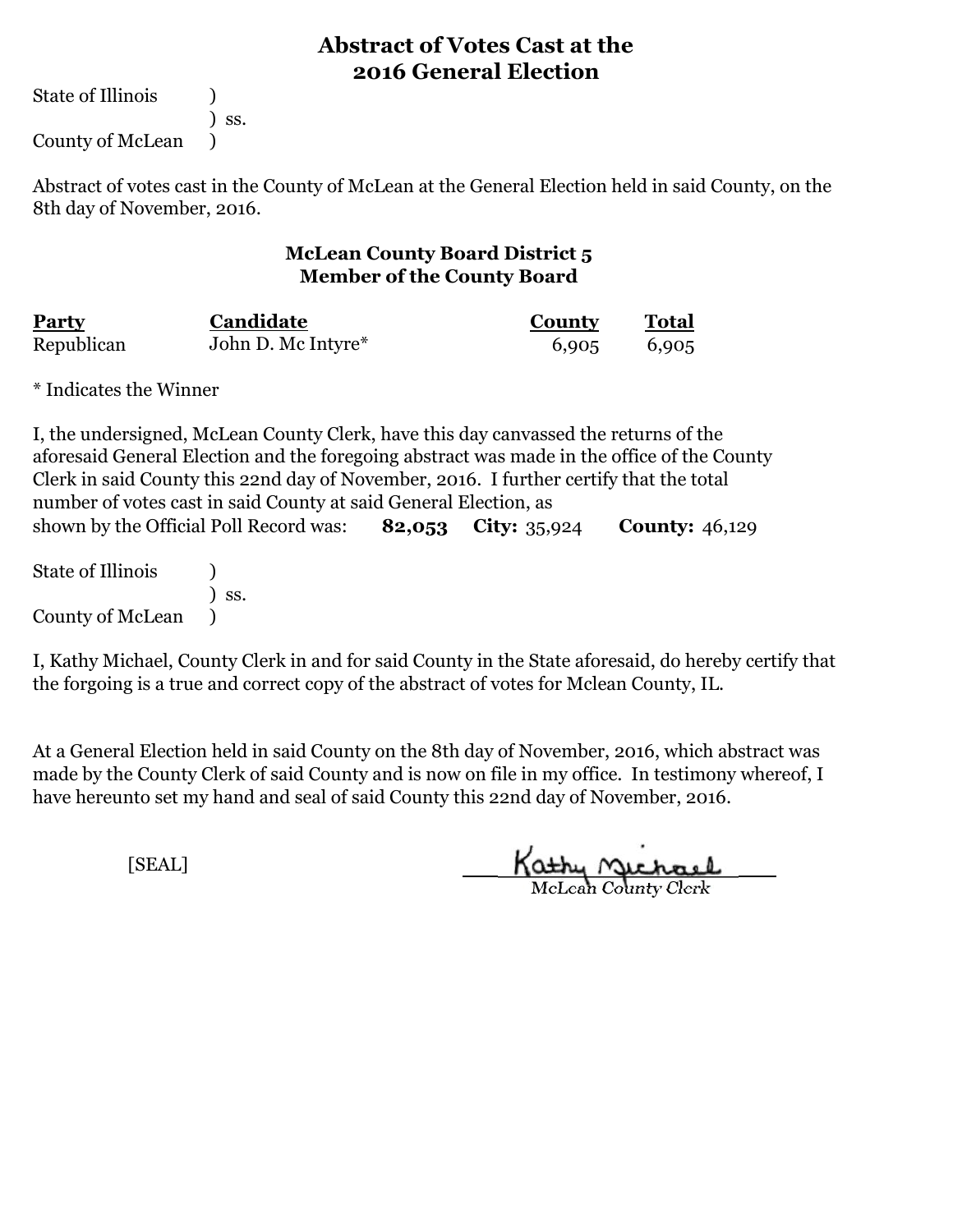State of Illinois (a)

) ss.

County of McLean )

Abstract of votes cast in the County of McLean at the General Election held in said County, on the 8th day of November, 2016.

#### **McLean County Board District 5 (unexpired 2 year term) Member of the County Board**

| Party      | Candidate           | <b>County</b> | <b>Total</b> |
|------------|---------------------|---------------|--------------|
| Democratic | Kimberly Pfeifer    | 3,705         | 3,705        |
| Republican | David F. W. Selzer* | 4,605         | 4,605        |

\* Indicates the Winner

| I, the undersigned, McLean County Clerk, have this day canvassed the returns of the             |                                                                                            |  |  |  |  |  |
|-------------------------------------------------------------------------------------------------|--------------------------------------------------------------------------------------------|--|--|--|--|--|
|                                                                                                 | aforesaid General Election and the foregoing abstract was made in the office of the County |  |  |  |  |  |
|                                                                                                 | Clerk in said County this 22nd day of November, 2016. I further certify that the total     |  |  |  |  |  |
| number of votes cast in said County at said General Election, as                                |                                                                                            |  |  |  |  |  |
| <b>82,053</b> City: $35,924$<br><b>County: 46,129</b><br>shown by the Official Poll Record was: |                                                                                            |  |  |  |  |  |
|                                                                                                 |                                                                                            |  |  |  |  |  |

State of Illinois (a) ) ss. County of McLean )

I, Kathy Michael, County Clerk in and for said County in the State aforesaid, do hereby certify that the forgoing is a true and correct copy of the abstract of votes for Mclean County, IL.

At a General Election held in said County on the 8th day of November, 2016, which abstract was made by the County Clerk of said County and is now on file in my office. In testimony whereof, I have hereunto set my hand and seal of said County this 22nd day of November, 2016.

Kathy Michael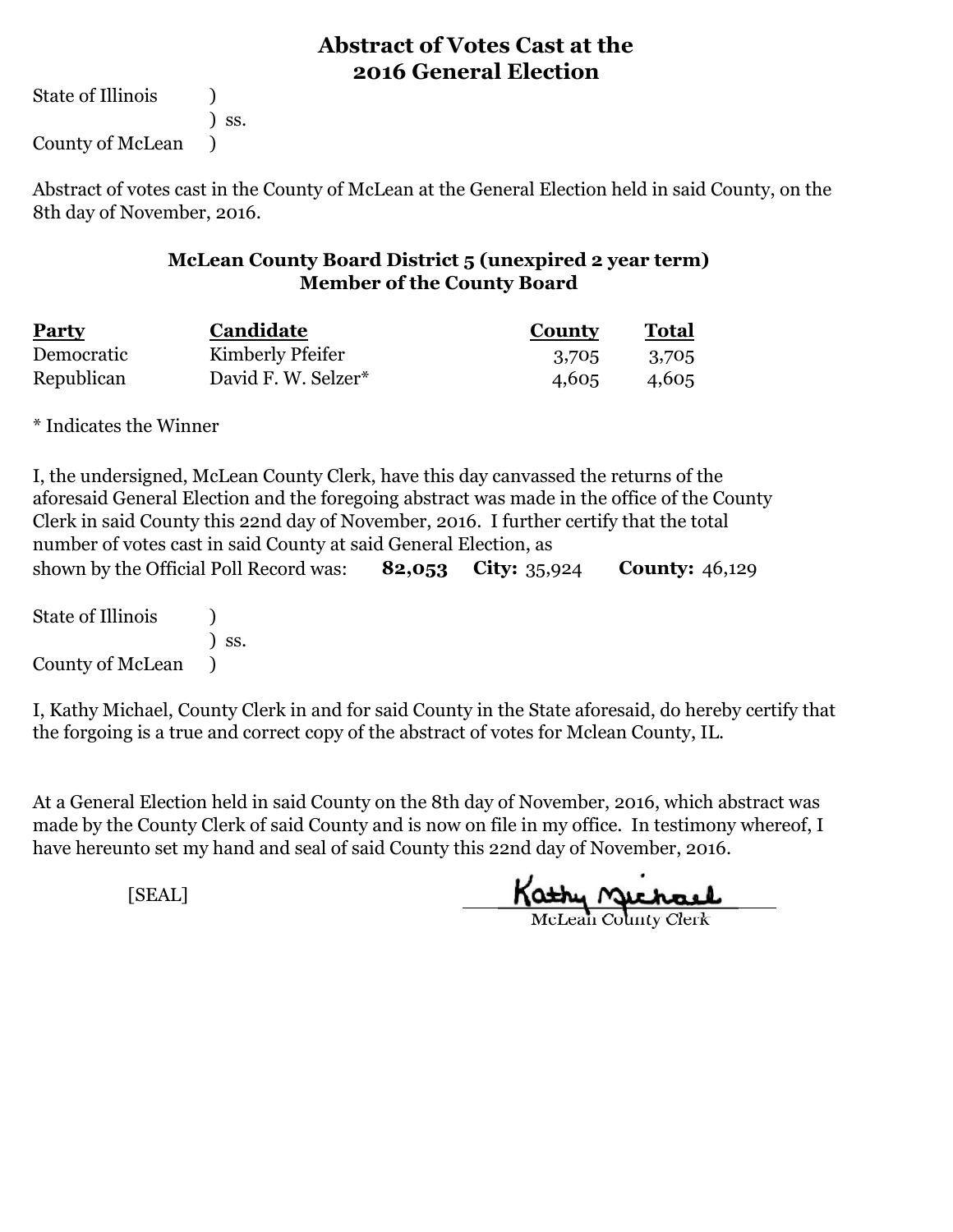State of Illinois (1)

) ss.

County of McLean )

Abstract of votes cast in the County of McLean at the General Election held in said County, on the 8th day of November, 2016.

#### **McLean County Board District 6 Member of the County Board**

| <u>Party</u> | Candidate         | County | Total |
|--------------|-------------------|--------|-------|
| Democratic   | George J. Gordon* | 5,234  | 5,234 |

\* Indicates the Winner

**82,053 City:** 35,924 **County:** 46,129 State of Illinois (a) I, the undersigned, McLean County Clerk, have this day canvassed the returns of the aforesaid General Election and the foregoing abstract was made in the office of the County Clerk in said County this 22nd day of November, 2016. I further certify that the total number of votes cast in said County at said General Election, as shown by the Official Poll Record was:

) ss. County of McLean )

I, Kathy Michael, County Clerk in and for said County in the State aforesaid, do hereby certify that the forgoing is a true and correct copy of the abstract of votes for Mclean County, IL.

At a General Election held in said County on the 8th day of November, 2016, which abstract was made by the County Clerk of said County and is now on file in my office. In testimony whereof, I have hereunto set my hand and seal of said County this 22nd day of November, 2016.

Kathy Michael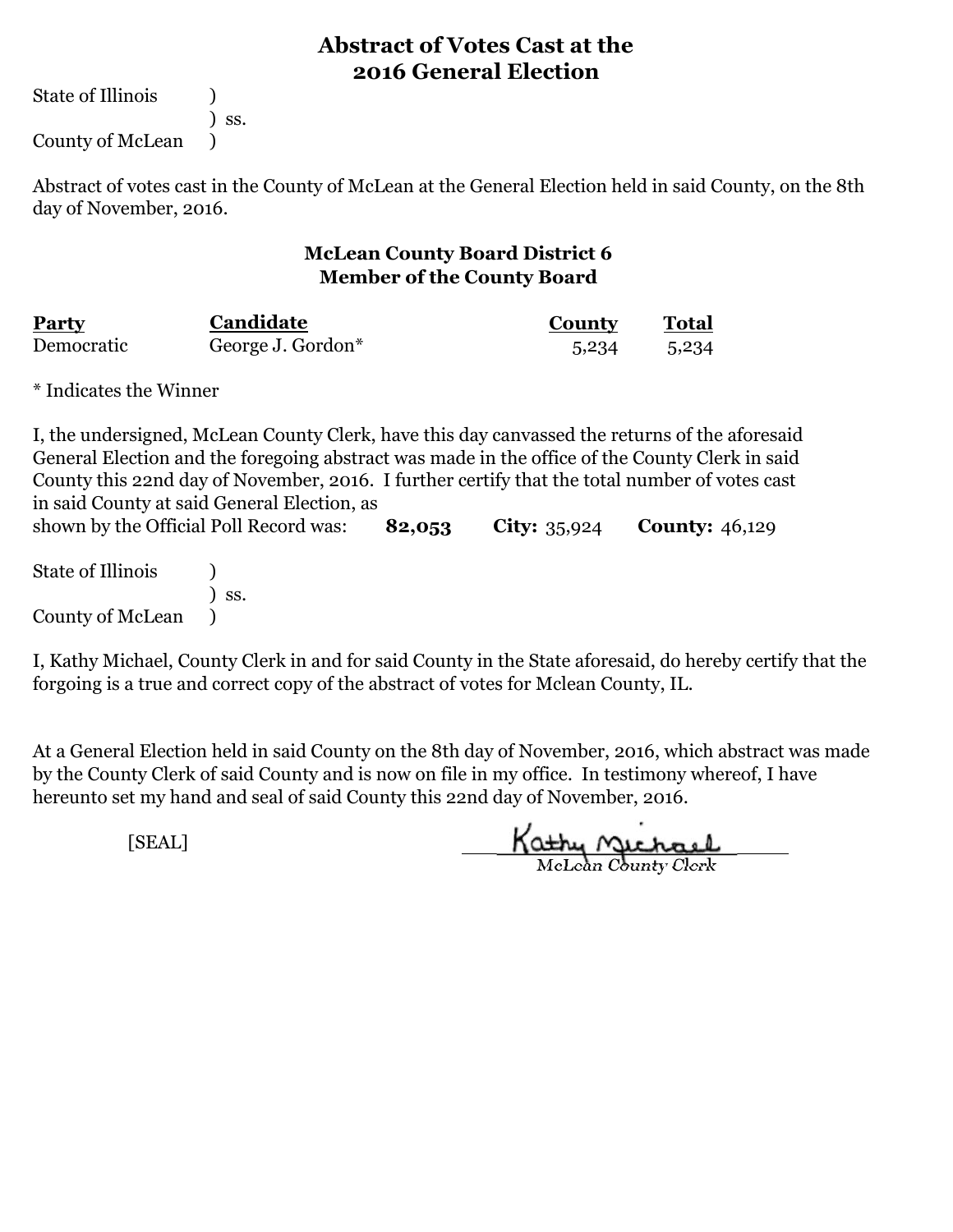State of Illinois (1)

) ss.

County of McLean )

Abstract of votes cast in the County of McLean at the General Election held in said County, on the 8th day of November, 2016.

#### **McLean County Board District 6 (unexpired 2-year term) Member of the County Board**

| <b>Party</b> | Candidate       | County | Total |
|--------------|-----------------|--------|-------|
| Democratic   | Laurie Wollrab* | 5.211  | 5.211 |

\* Indicates the Winner

I, the undersigned, McLean County Clerk, have this day canvassed the returns of the aforesaid General Election and the foregoing abstract was made in the office of the County Clerk in said County this 22nd day of November, 2016. I further certify that the total number of votes cast in said County at said General Election, as

**82,053 City:** 35,924 **County:** 46,129 State of Illinois (1) shown by the Official Poll Record was:

) ss. County of McLean )

I, Kathy Michael, County Clerk in and for said County in the State aforesaid, do hereby certify that the forgoing is a true and correct copy of the abstract of votes for Mclean County, IL.

At a General Election held in said County on the 8th day of November, 2016, which abstract was made by the County Clerk of said County and is now on file in my office. In testimony whereof, I have hereunto set my hand and seal of said County this 22nd day of November, 2016.

Kathy Jichael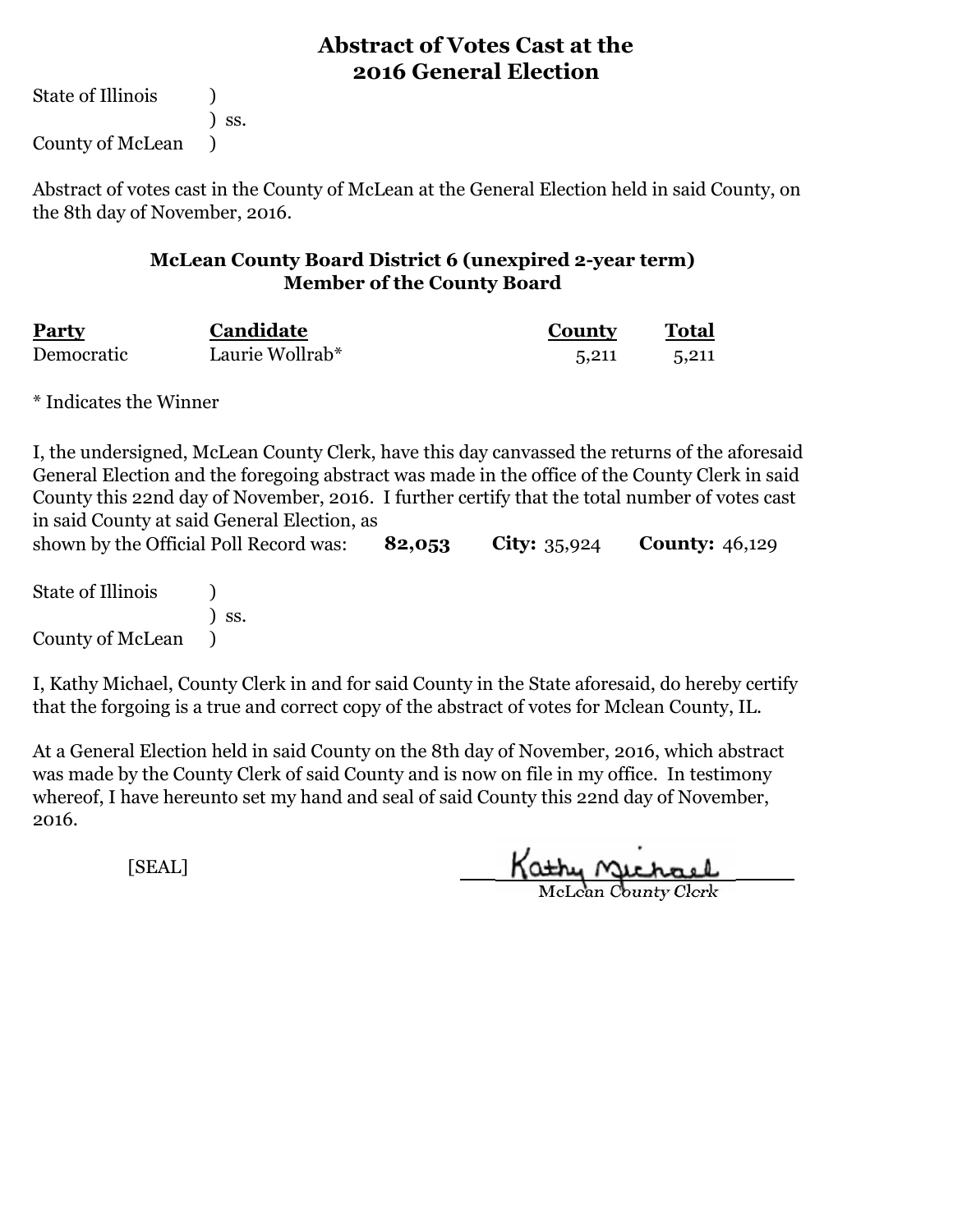State of Illinois (1)

) ss.

County of McLean )

Abstract of votes cast in the County of McLean at the General Election held in said County, on the 8th day of November, 2016.

#### **McLean County Board District 7 Member of the County Board**

| Party      | Candidate          | <b>City</b> | Total |
|------------|--------------------|-------------|-------|
| Democratic | Victoria F. Harris | 3,413       | 3,413 |
| Republican | Jacob Beard*       | 4,098       | 4.098 |

\* Indicates the Winner

**82,053 City:** 35,924 **County:** 46,129 I, the undersigned, McLean County Clerk, have this day canvassed the returns of the aforesaid General Election and the foregoing abstract was made in the office of the County Clerk in said County this 22nd day of November, 2016. I further certify that the total number of votes cast in said County at said General Election, as shown by the Official Poll Record was:

State of Illinois (1) ) ss. County of McLean )

I, Kathy Michael, County Clerk in and for said County in the State aforesaid, do hereby certify that the forgoing is a true and correct copy of the abstract of votes for Mclean County, IL.

At a General Election held in said County on the 8th day of November, 2016, which abstract was made by the County Clerk of said County and is now on file in my office. In testimony whereof, I have hereunto set my hand and seal of said County this 22nd day of November, 2016.

Kathy Michael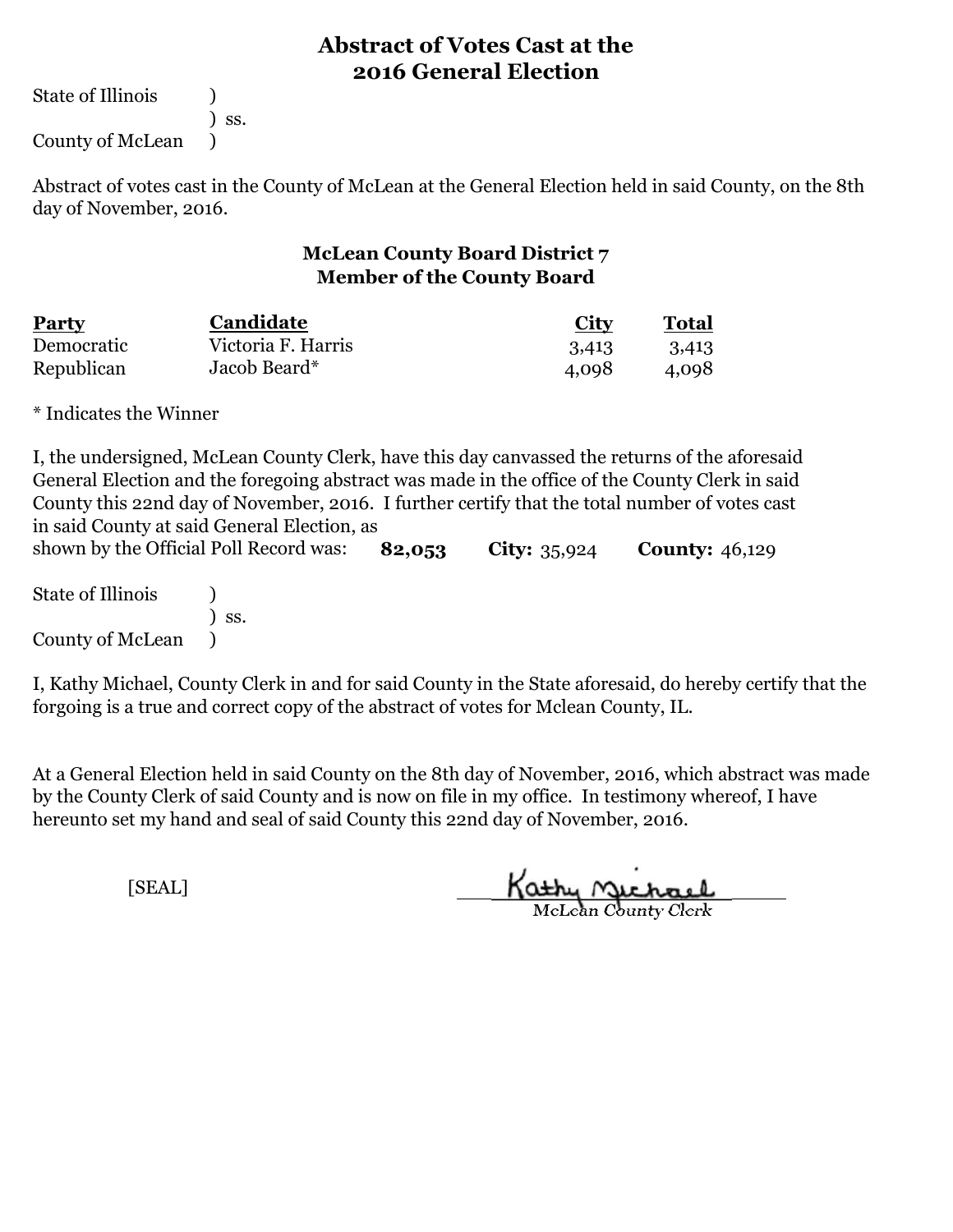State of Illinois (1)

) ss.

County of McLean )

Abstract of votes cast in the County of McLean at the General Election held in said County, on the 8th day of November, 2016.

#### **McLean County Board District 8 Member of the County Board**

| <b>Party</b> | <b>Candidate</b>  | City  | Total |
|--------------|-------------------|-------|-------|
| Democratic   | Carlo Robustelli* | 4,653 | 4,653 |

\* Indicates the Winner

**82,053 City:** 35,924 **County:** 46,129 State of Illinois (a) ) ss. I, the undersigned, McLean County Clerk, have this day canvassed the returns of the aforesaid General Election and the foregoing abstract was made in the office of the County Clerk in said County this 22nd day of November, 2016. I further certify that the total number of votes cast in said County at said General Election, as shown by the Official Poll Record was:

County of McLean )

I, Kathy Michael, County Clerk in and for said County in the State aforesaid, do hereby certify that the forgoing is a true and correct copy of the abstract of votes for Mclean County, IL.

At a General Election held in said County on the 8th day of November, 2016, which abstract was made by the County Clerk of said County and is now on file in my office. In testimony whereof, I have hereunto set my hand and seal of said County this 22nd day of November, 2016.

Kathy Quehael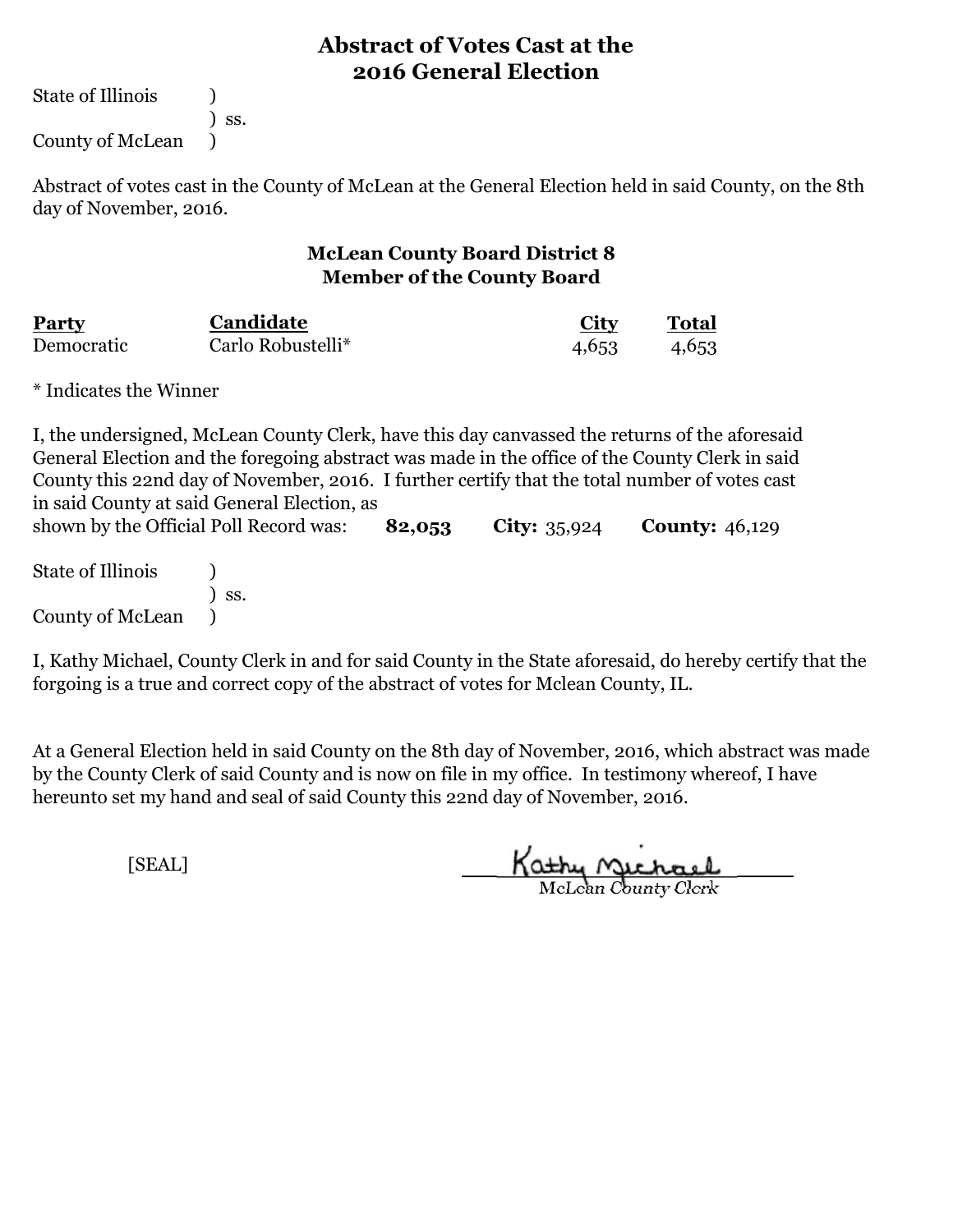State of Illinois (1)

) ss.

County of McLean )

Abstract of votes cast in the County of McLean at the General Election held in said County, on the 8th day of November, 2016.

#### **McLean County Board District 9 Member of the County Board**

| Party      | Candidate      | <u>City</u> | Total |
|------------|----------------|-------------|-------|
| Republican | Susan Schafer* | 6,787       | 6,787 |

\* Indicates the Winner

County of McLean )

**82,053 City:** 35,924 **County:** 46,129 State of Illinois (a) ) ss. I, the undersigned, McLean County Clerk, have this day canvassed the returns of the aforesaid General Election and the foregoing abstract was made in the office of the County Clerk in said County this 22nd day of November, 2016. I further certify that the total number of votes cast in said County at said General Election, as shown by the Official Poll Record was:

I, Kathy Michael, County Clerk in and for said County in the State aforesaid, do hereby certify that the forgoing is a true and correct copy of the abstract of votes for Mclean County, IL.

At a General Election held in said County on the 8th day of November, 2016, which abstract was made by the County Clerk of said County and is now on file in my office. In testimony whereof, I have hereunto set my hand and seal of said County this 22nd day of November, 2016.

Kathy <u>Michael</u>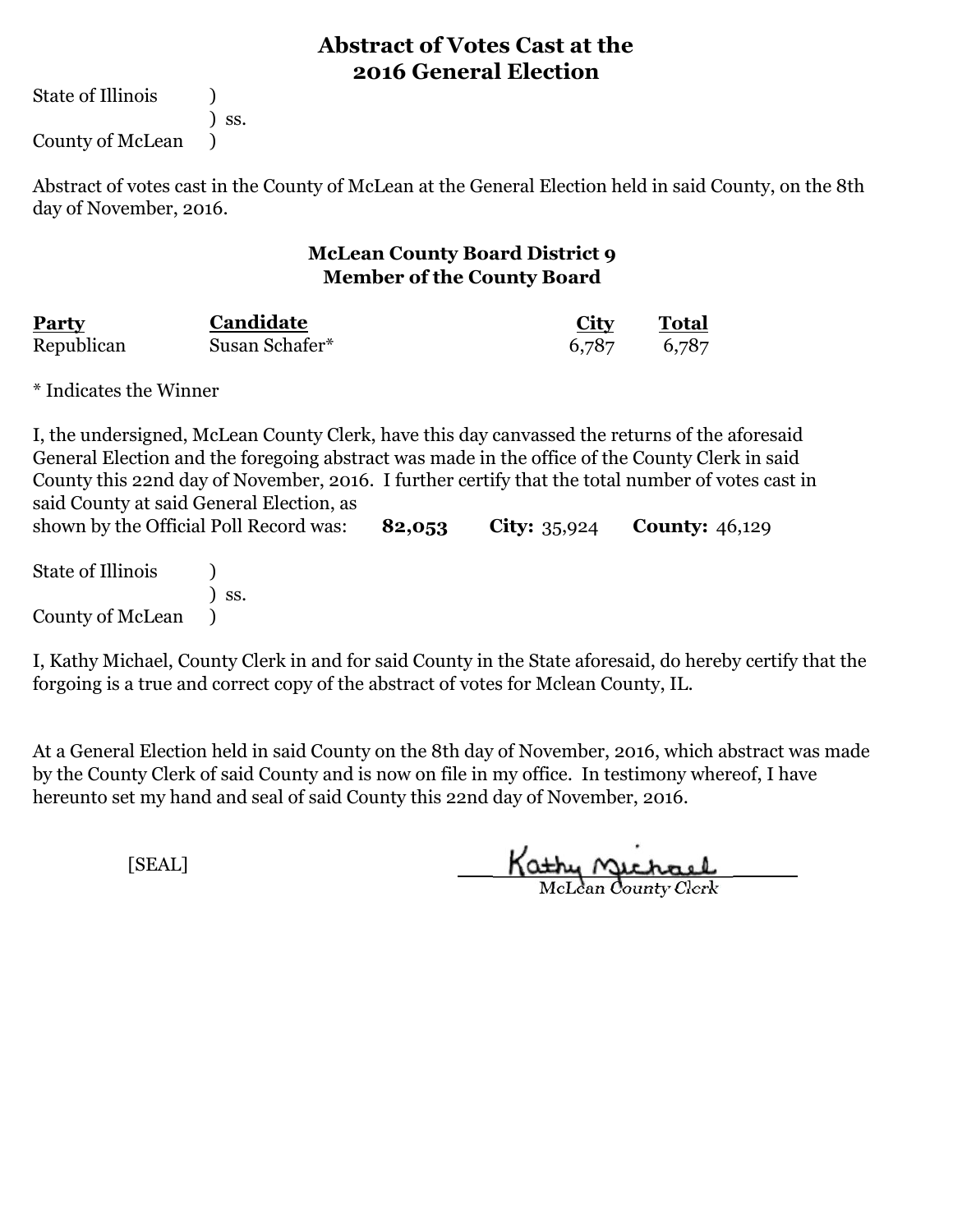State of Illinois (1)

) ss.

County of McLean )

Abstract of votes cast in the County of McLean at the General Election held in said County, on the 8th day of November, 2016.

#### **Republican Party McLean County Board District 10 Member of the County Board**

| Party      | Candidate        | <b>City</b> | Total |
|------------|------------------|-------------|-------|
| Republican | Josh W. Barnett* | 8,440       | 8.440 |

\* Indicates the Winner

**82,053 City:** 35,924 **County:** 46,129 I, the undersigned, McLean County Clerk, have this day canvassed the returns of the aforesaid General Election and the foregoing abstract was made in the office of the County Clerk in said County this 22nd day of November, 2016. I further certify that the total number of votes cast in said County at said General Election, as shown by the Official Poll Record was:

State of Illinois (1) ) ss. County of McLean )

I, Kathy Michael, County Clerk in and for said County in the State aforesaid, do hereby certify that the forgoing is a true and correct copy of the abstract of votes for Mclean County, IL.

At a General Election held in said County on the 8th day of November, 2016, which abstract was made by the County Clerk of said County and is now on file in my office. In testimony whereof, I have hereunto set my hand and seal of said County this 22nd day of November, 2016.

Kathy Michael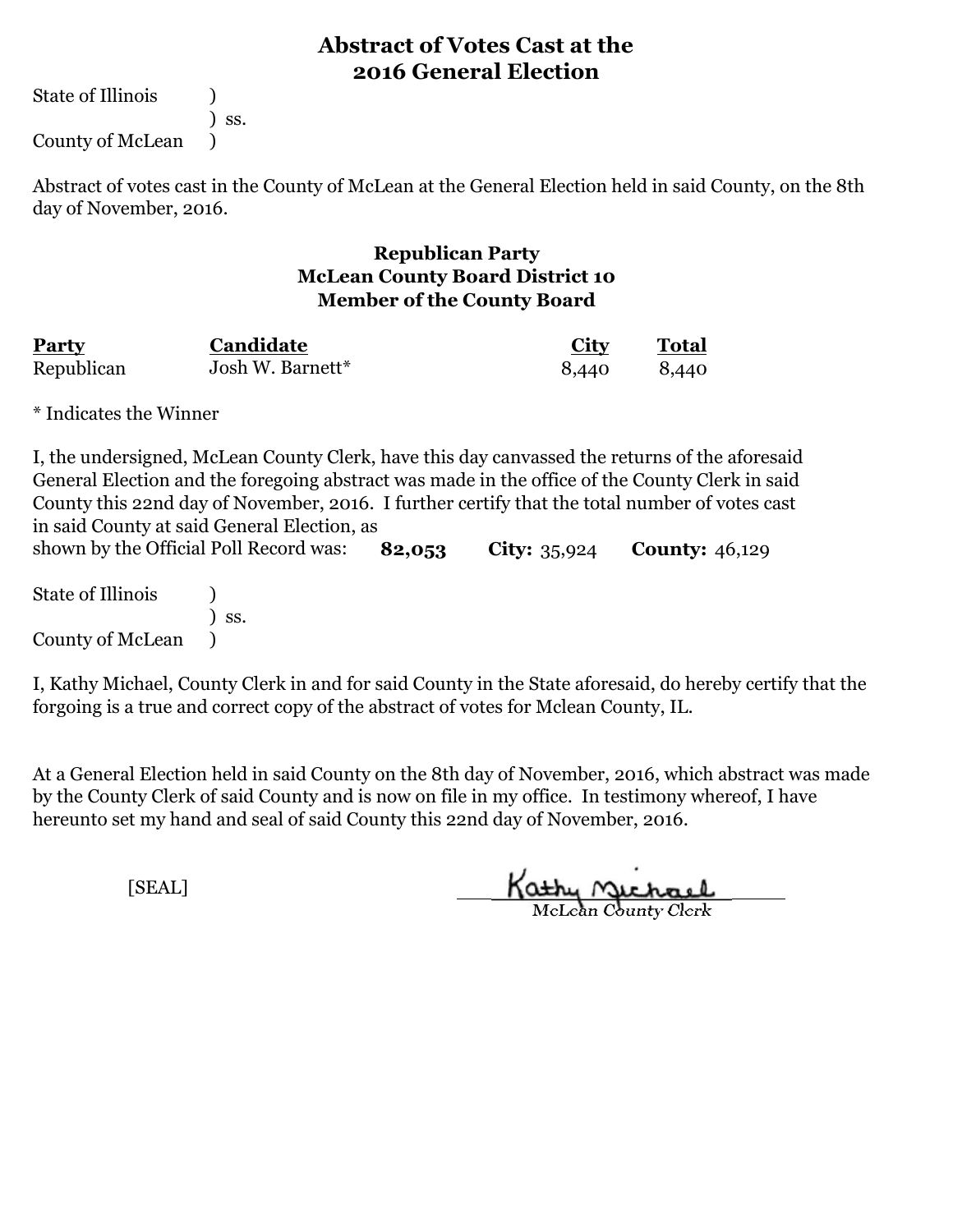State of Illinois (1) ) ss. County of McLean )

Abstract of votes cast in the County of McLean at the General Election held in said County, on the 8th day of November, 2016.

#### **McLean County Judge of the Circuit Court Eleventh Judicial Circuit (To fill the vacancy of the Hon. Elizabeth A. Robb)**

| <b>Party</b> | Candidate      | <b>City County Total</b> |  |
|--------------|----------------|--------------------------|--|
| Republican   | Casey Costigan | 27,954 36,775 64,729     |  |

**82,053 City:** 35,924 **County:** 46,129 I, the undersigned, McLean County Clerk, have this day canvassed the returns of the aforesaid General Election and the foregoing abstract was made in the office of the County Clerk in said County this 22nd day of November, 2016. I further certify that the total number of votes cast in said County at said General Election, as shown by the Official Poll Record was:

State of Illinois (1) ) ss. County of McLean )

I, Kathy Michael, County Clerk in and for said County in the State aforesaid, do hereby certify that the forgoing is a true and correct copy of the abstract of votes for Mclean County, IL.

At a General Election held in said County on the 8th day of November, 2016, which abstract was made by the County Clerk of said County and is now on file in my office. In testimony whereof, I have hereunto set my hand and seal of said County this 22nd day of November, 2016.

Kathy Michael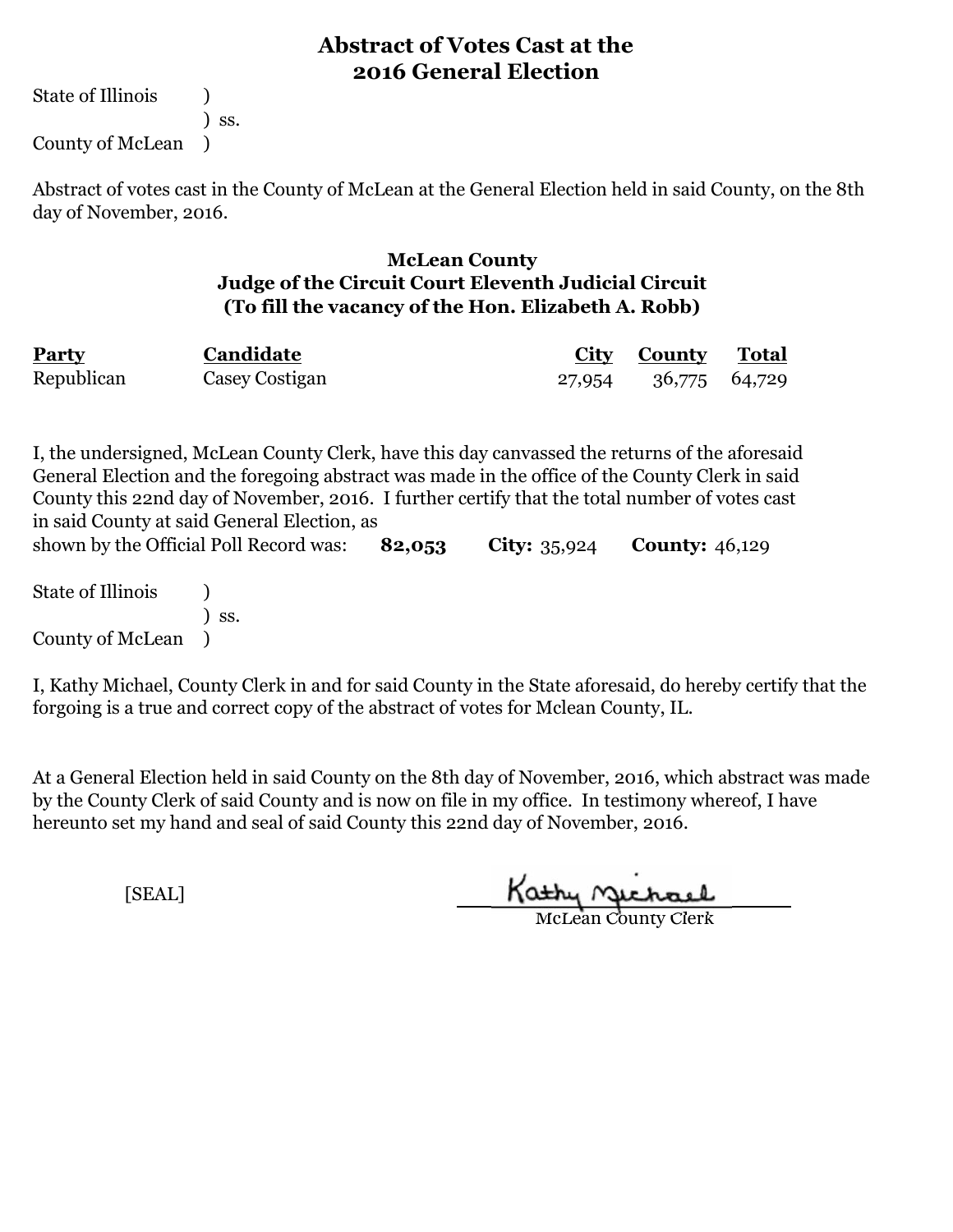State of Illinois (1) ) ss. County of McLean )

Abstract of votes cast in the County of McLean at the General Election held in said County, on the 8th day of November, 2016.

#### **McLean County Judge of the Circuit Court Eleventh Judicial Circuit (To fill the vacancy of the Hon. Charles G. Reynard)**

| <b>Party</b> | Candidate          | <b>City County Total</b> |  |
|--------------|--------------------|--------------------------|--|
| Republican   | Mark A. Fellheimer | 27,524 36,442 63,966     |  |

**82,053 City:** 35,924 **County:** 46,129 I, the undersigned, McLean County Clerk, have this day canvassed the returns of the aforesaid General Election and the foregoing abstract was made in the office of the County Clerk in said County this 22nd day of November, 2016. I further certify that the total number of votes cast in said County at said General Election, as shown by the Official Poll Record was:

State of Illinois (1) ) ss. County of McLean )

I, Kathy Michael, County Clerk in and for said County in the State aforesaid, do hereby certify that the forgoing is a true and correct copy of the abstract of votes for Mclean County, IL.

At a General Election held in said County on the 8th day of November, 2016, which abstract was made by the County Clerk of said County and is now on file in my office. In testimony whereof, I have hereunto set my hand and seal of said County this 22nd day of November, 2016.

Kathy Michael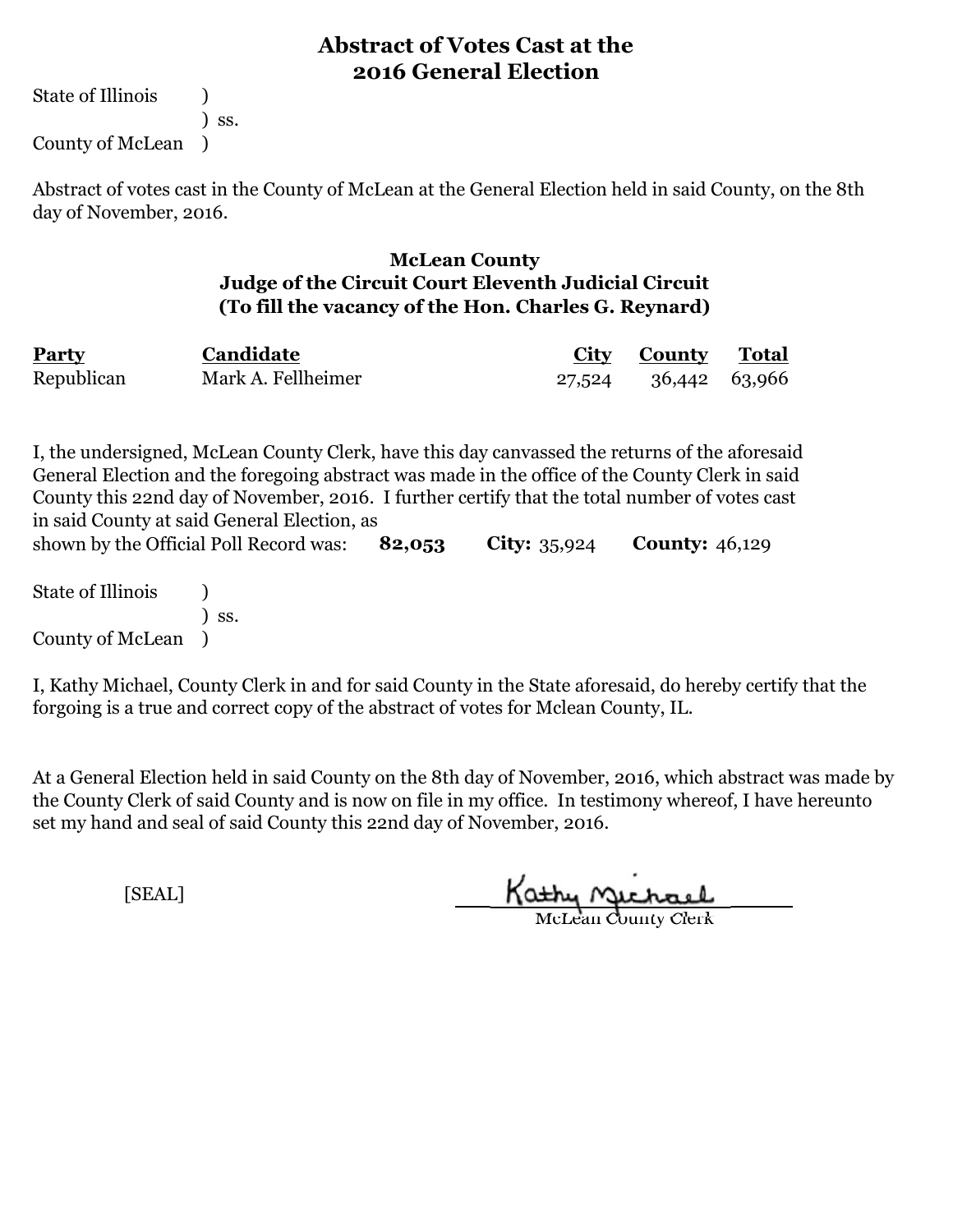State of Illinois (a) ) ss. County of McLean )

Abstract of votes cast in the County of McLean at the General Election held in said County, on the 8th day of November, 2016.

#### **For Judge of the Appellate Court Fourth Judicial District Shall James A. Knecht be retained in office as Judge of the Appellate Court Fourth Judicial District?**

|                | <b>City County Total</b> |  |
|----------------|--------------------------|--|
| Yes            | 27,599 34,804 62,403     |  |
| N <sub>0</sub> | 4,276 5,834 10,110       |  |

**82,053 City:** 35,924 **County:** 46,129 I, the undersigned, McLean County Clerk, have this day canvassed the returns of the aforesaid General Election and the foregoing abstract was made in the office of the County Clerk in said County this 22nd day of November, 2016. I further certify that the total number of votes cast in said County at said General Election, as shown by the Official Poll Record was:

State of Illinois (1) ) ss. County of McLean )

I, Kathy Michael, County Clerk in and for said County in the State aforesaid, do hereby certify that the forgoing is a true and correct copy of the abstract of votes for Mclean County, IL.

At a General Election held in said County on the 8th day of November, 2016, which abstract was made by the County Clerk of said County and is now on file in my office. In testimony whereof, I have hereunto set my hand and seal of said County this 22nd day of November, 2016.

Kathy Michael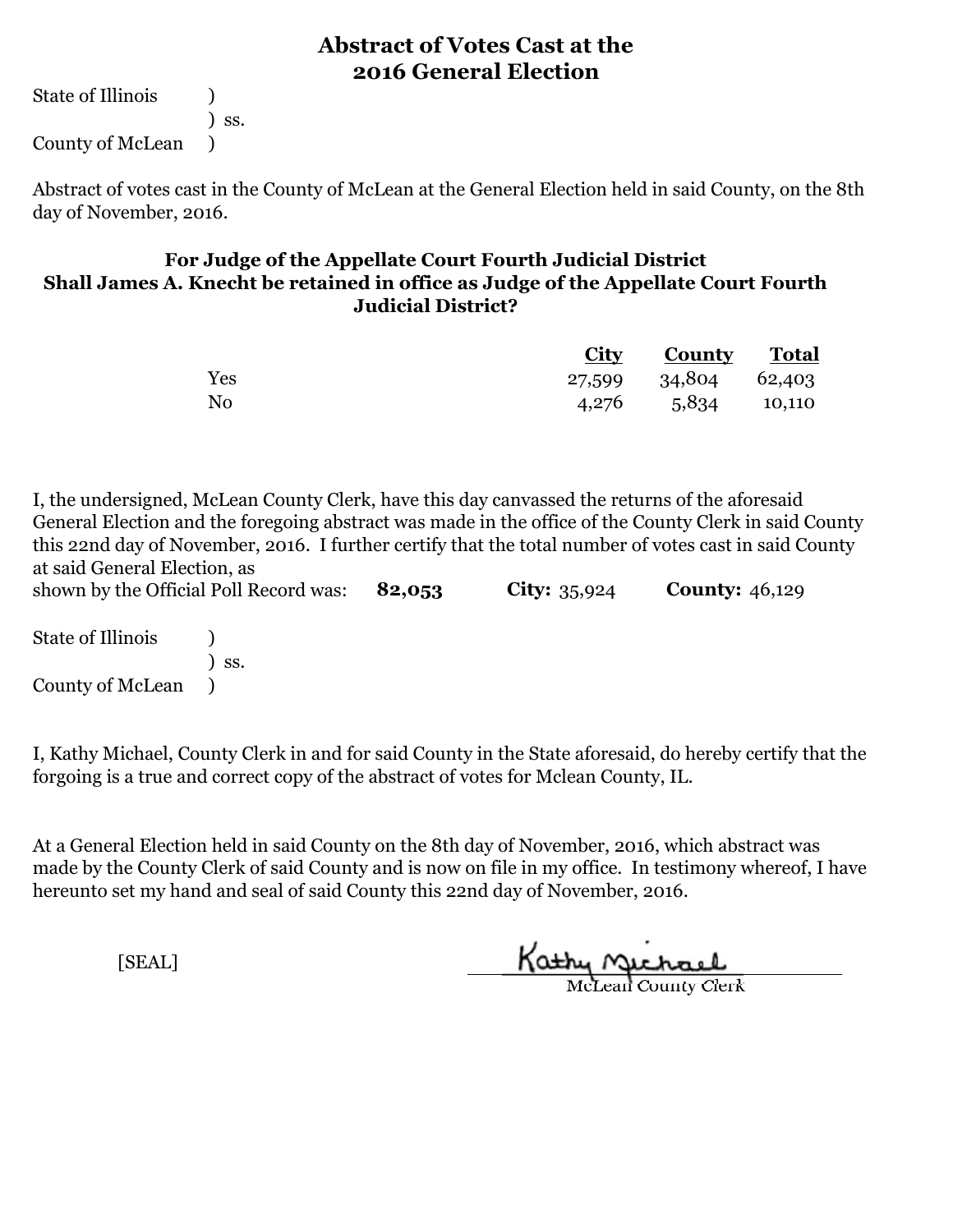State of Illinois (a) ) ss. County of McLean )

Abstract of votes cast in the County of McLean at the General Election held in said County, on the 8th day of November, 2016.

#### **For Judge of the Appellate Court Fourth Judicial District Shall Scott Drazewski be retained in office as Judge of the Circuit Court Eleventh Judicial District?**

|                |                      | <b>City County Total</b> |  |
|----------------|----------------------|--------------------------|--|
| Yes            | 23,585 30,441 54,026 |                          |  |
| N <sub>0</sub> |                      | 8,270 10,273 18,543      |  |

**82,053 City:** 35,924 **County:** 46,129 I, the undersigned, McLean County Clerk, have this day canvassed the returns of the aforesaid General Election and the foregoing abstract was made in the office of the County Clerk in said County this 22nd day of November, 2016. I further certify that the total number of votes cast in said County at said General Election, as shown by the Official Poll Record was:

State of Illinois (a) ) ss. County of McLean )

I, Kathy Michael, County Clerk in and for said County in the State aforesaid, do hereby certify that the forgoing is a true and correct copy of the abstract of votes for Mclean County, IL.

At a General Election held in said County on the 8th day of November, 2016, which abstract was made by the County Clerk of said County and is now on file in my office. In testimony whereof, I have hereunto set my hand and seal of said County this 22nd day of November, 2016.

Kathy Michael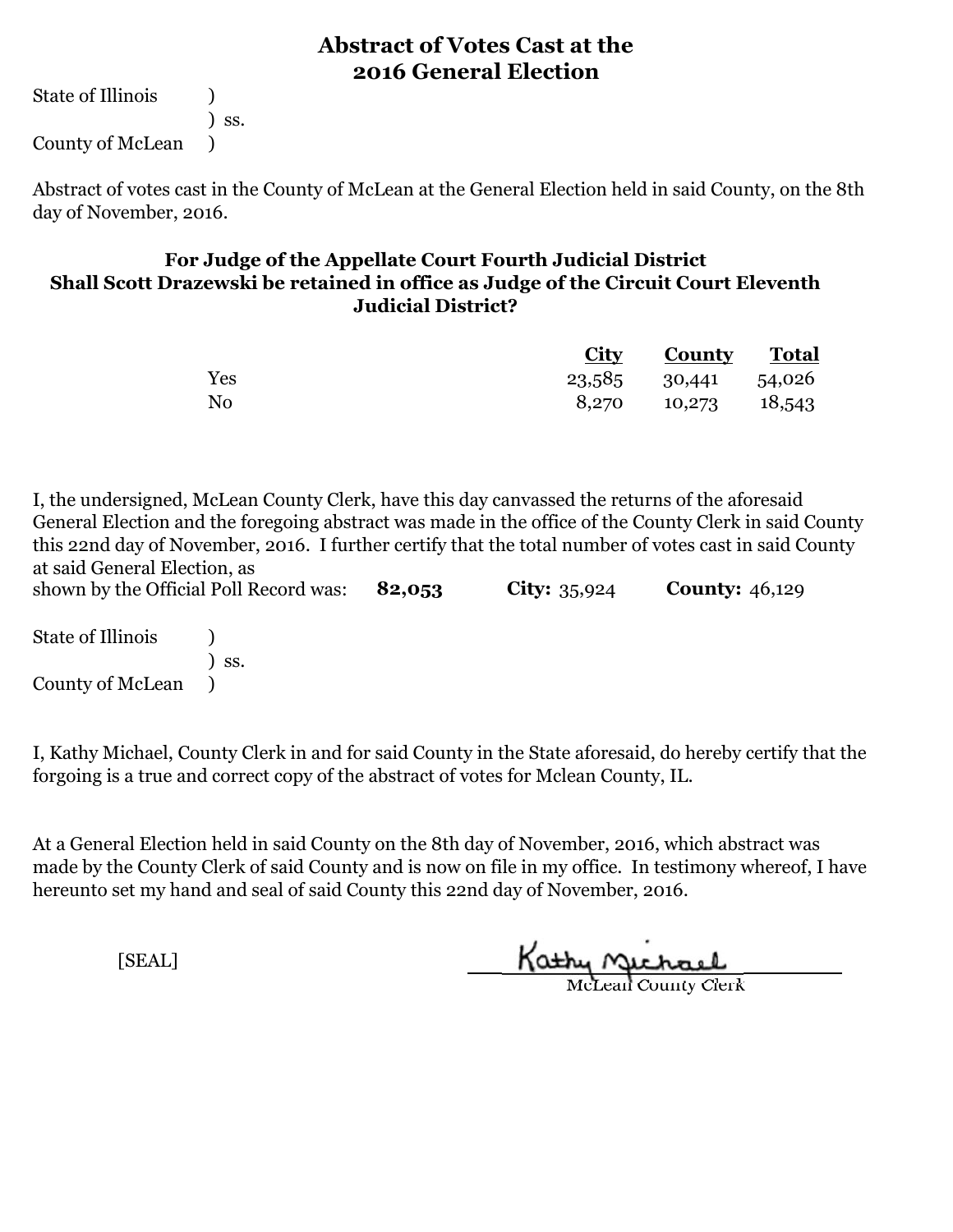State of Illinois (1) ) ss.

County of McLean )

Abstract of votes cast in the County of McLean at the General Election held in said County, on the 8th day of November, 2016.

#### **Township Proposition Yates Township**

Shall bonds for road purposes be issued by the Yates Township Road District, McLean County, Illinois, in the amount of \$150,000?

|                | <b>County</b> Total |            |  |
|----------------|---------------------|------------|--|
| Yes*           | 116                 | <b>116</b> |  |
| N <sub>0</sub> | 36                  | - 36       |  |

\* Indicates the winner

I, the undersigned, McLean County Clerk, have this day canvassed the returns of the aforesaid General Election and the foregoing abstract was made in the office of the County Clerk in said County this 22nd day of November, 2016. I further certify that the total number of votes cast in said County at said General Election, as

**82,053 City:** 35,924 **County:** 46,129 State of Illinois (a) ) ss. shown by the Official Poll Record was: 82,053

County of McLean )

I, Kathy Michael, County Clerk in and for said County in the State aforesaid, do hereby certify that the forgoing is a true and correct copy of the abstract of votes for Mclean County, IL.

At a General Election held in said County on the 8th day of November, 2016, which abstract was made by the County Clerk of said County and is now on file in my office. In testimony whereof, I have hereunto set my hand and seal of said County this 22nd day of November, 2016.

Kathy Michael